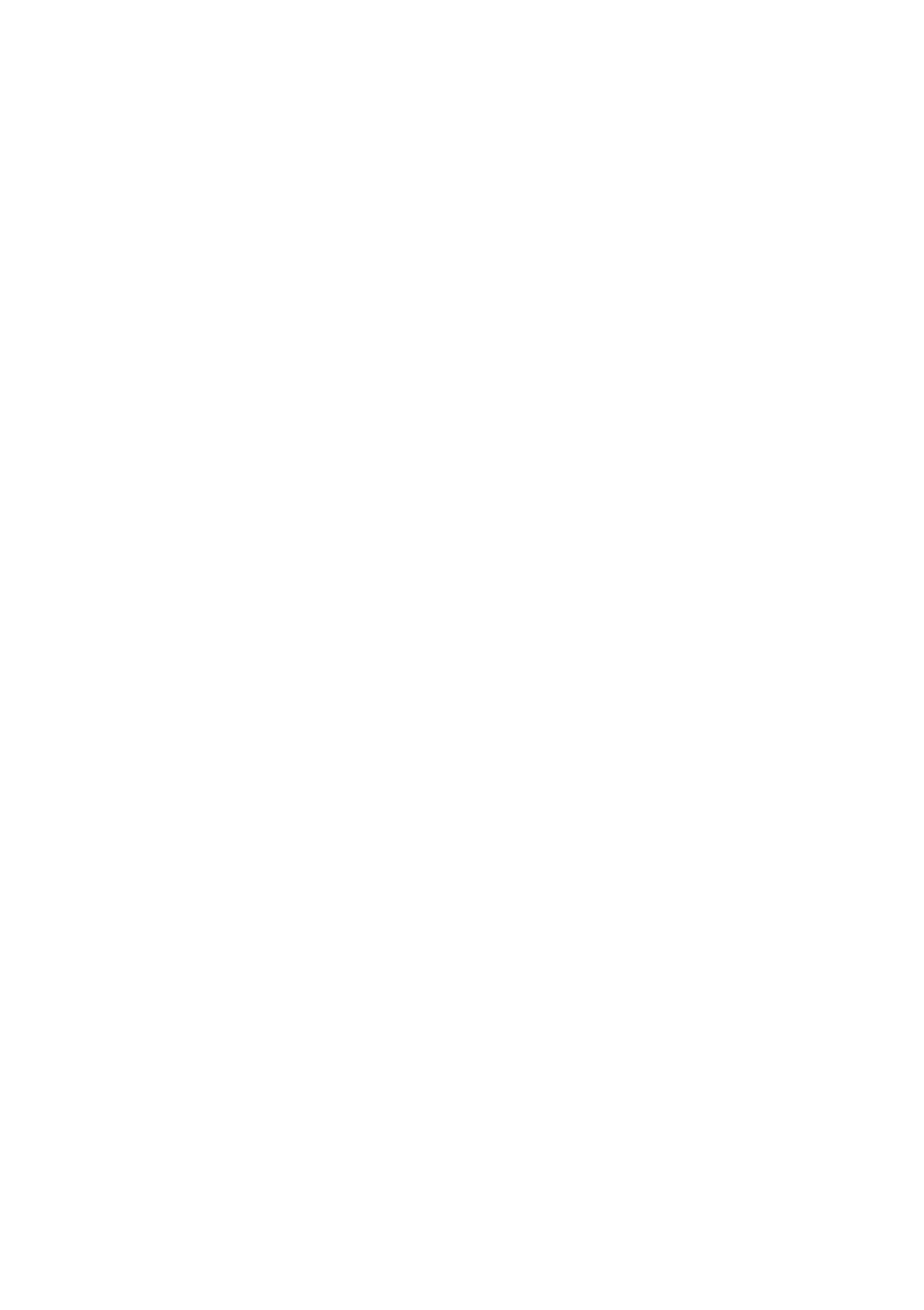# The Marriage between Literature and Music

Edited by Nick Ceramella

Cambridge **Scholars** Publishing

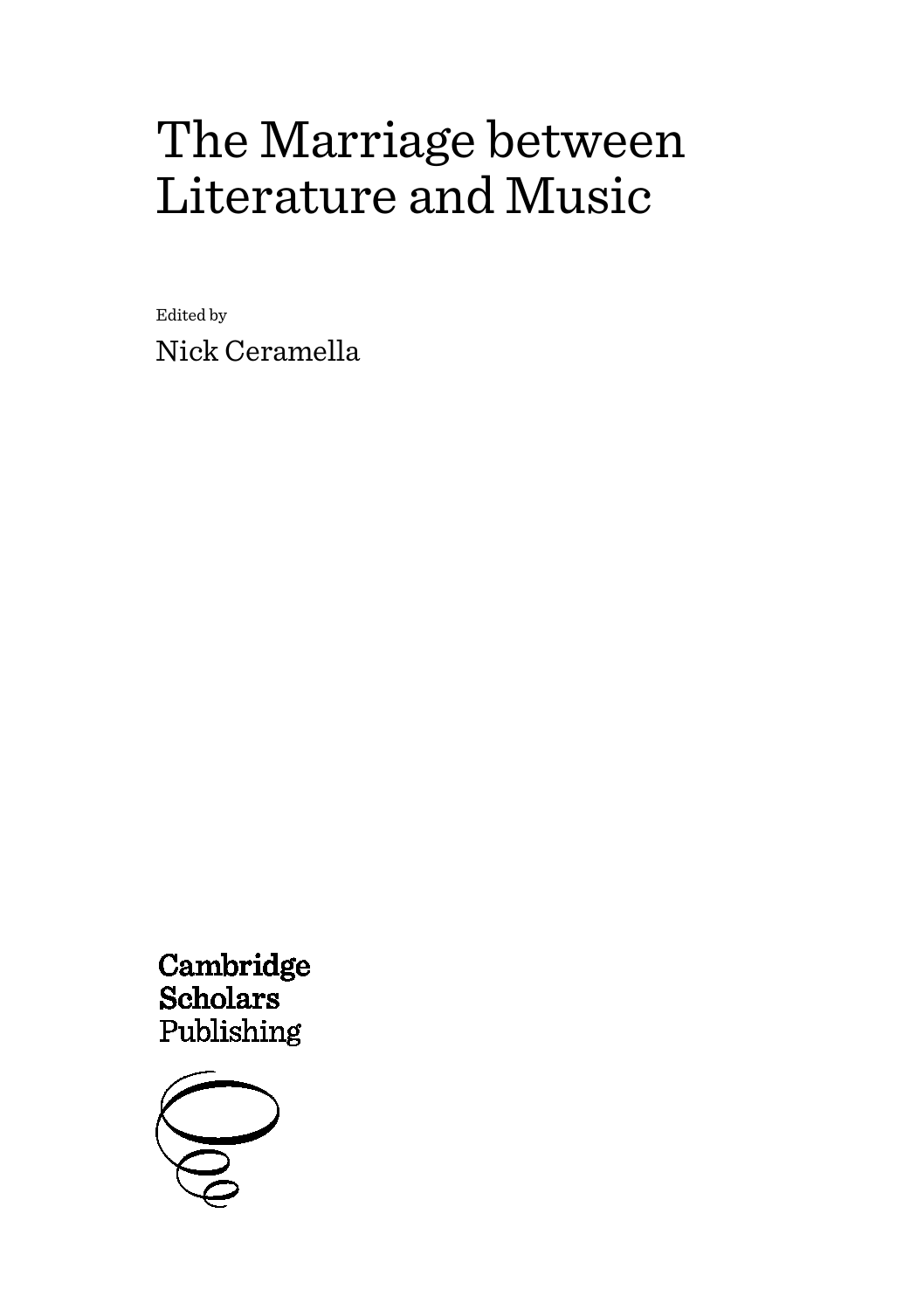The Marriage between Literature and Music

Edited by Nick Ceramella

This book first published 2022

Cambridge Scholars Publishing

Lady Stephenson Library, Newcastle upon Tyne, NE6 2PA, UK

British Library Cataloguing in Publication Data A catalogue record for this book is available from the British Library

Copyright © 2022 by Nick Ceramella and contributors

All rights for this book reserved. No part of this book may be reproduced, stored in a retrieval system, or transmitted, in any form or by any means, electronic, mechanical, photocopying, recording or otherwise, without the prior permission of the copyright owner.

ISBN (10): 1-5275-8142-X ISBN (13): 978-1-5275-8142-5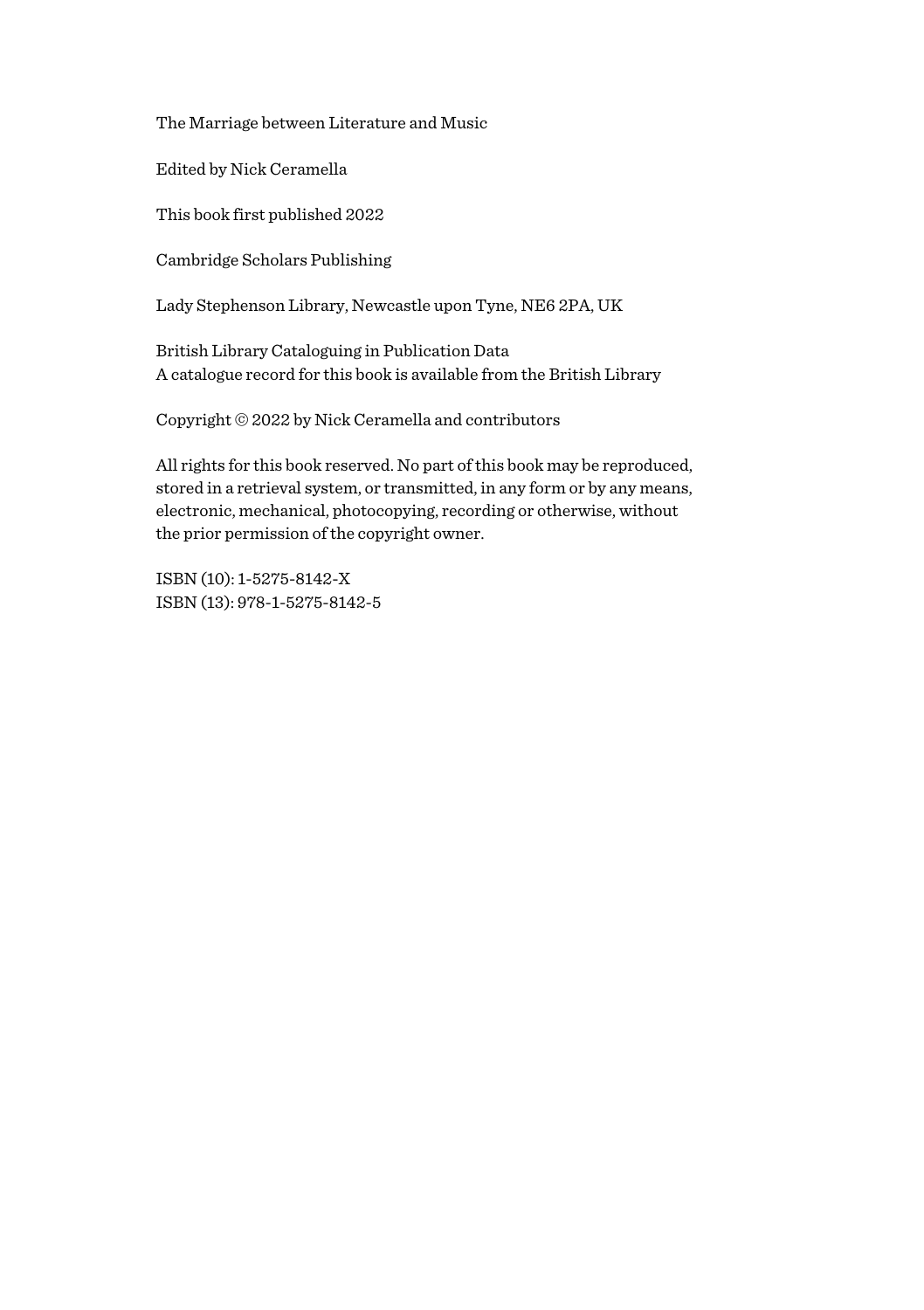This book is for all the literature and music lovers I know, but also for those I have never met. Nick Ceramella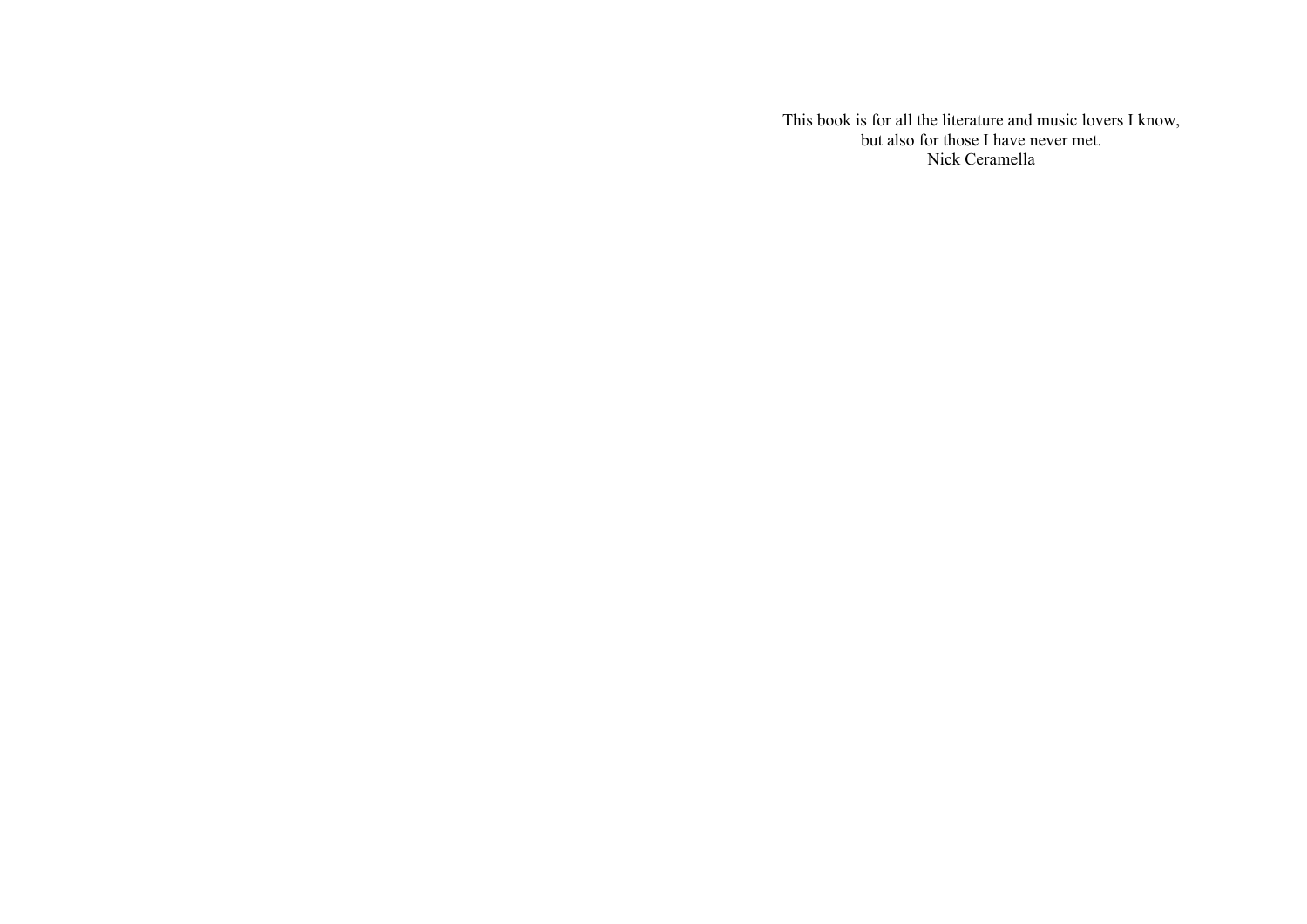"The high arts of literature and music stand in a curious relationship to one another, at once securely comfortable and deeply uneasy – rather like a long-term marriage." Will Self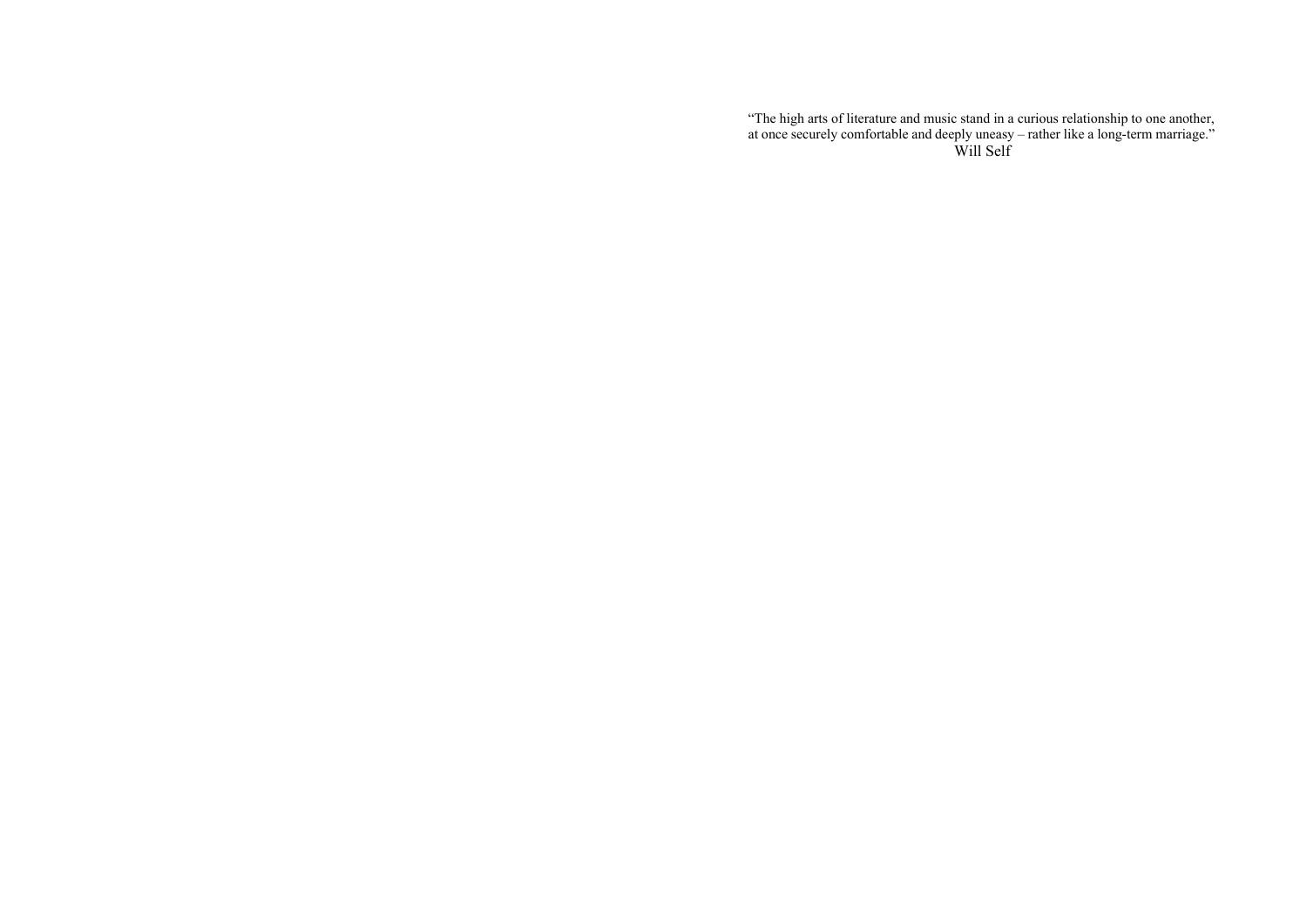# TABLE OF CONTENTS

| Doc Rossi                                                                                                                  |
|----------------------------------------------------------------------------------------------------------------------------|
| Overall View on Origins and Contemporary Development<br>of the Interweaving Between Music and Literature<br>Nick Ceramella |
| Part I: English and Irish Literature                                                                                       |
| From the Beggars' Opera to The Threepenny Opera: A Long-standing<br>Yuri Chung                                             |
| George Eliot and her Musical Affinity in The Mill on the Floss  18<br>Sanaz Alizadeh Tabrizi                               |
| Malcolm Gray & Alan Wilson                                                                                                 |
| Nick Ceramella                                                                                                             |
| Jazz Sounds and Styles in the Fiction of Jean Rhys, Toni Morrison<br><b>Bethan Jones</b>                                   |
| Adrian Paterson                                                                                                            |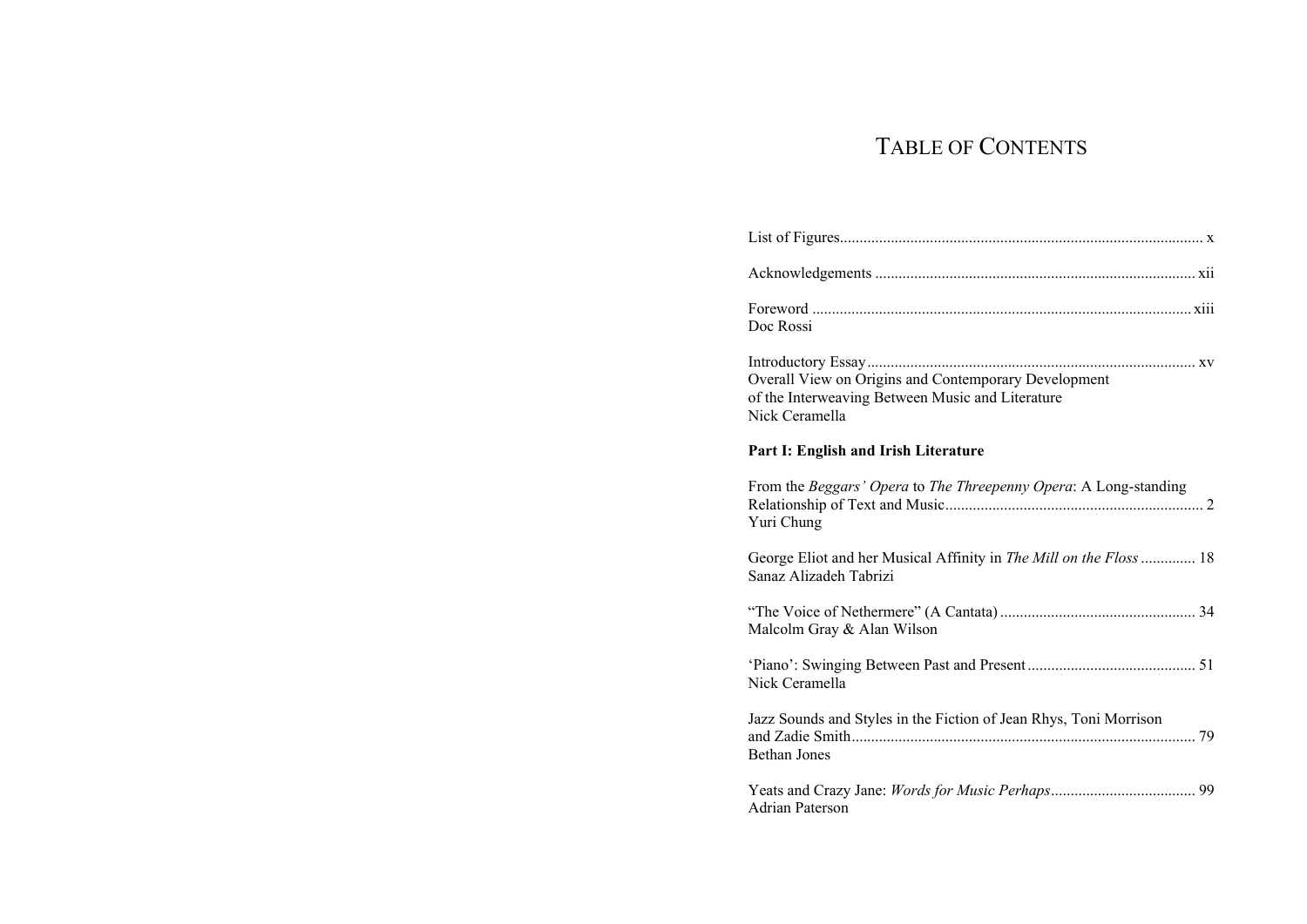### **Part II: American Literature**

'Smudging the Air with My Song': Bob Dylan's *Murder Most Foul* .... 128 Sandro Portelli A Primal Source of Music ...................................................................... 137 William Neil Elusive Tunes: Jazz and Popular Songs in *The Great Gatsby* ................ 146 Gianfranca Balestra Pynchon, Weaver of Music and Words ................................................. 159 Christian Hänggi **Part III: German Literature** 

| George Anton Benda: A Global Composer and His Singspiel "Romeo |  |
|----------------------------------------------------------------|--|
|                                                                |  |
| Christa Jansohn                                                |  |

Schubert's *Winter Journey* in "Space-Time": The Power of Solitude.... 200 Charlotte Stoppelenburg

## **Part IV: Italian & Latin Literature**

| The Light Between the Liminal Space: Italo Calvino's Invisible Cities   |  |
|-------------------------------------------------------------------------|--|
| and the Music of Indigenous Australians - Archie Roach, Kutcha Edwards, |  |
|                                                                         |  |
| Jema Stellato Pledger                                                   |  |

| Ovid - Heroides vs Metamorphosis - A Musical Journey from J. S. Bach |  |
|----------------------------------------------------------------------|--|
|                                                                      |  |
| Cinzia Merlin & Manuela Kustermann                                   |  |

## **Part V: World Literature**

| Vinicius de Moraes: A Multifaceted Brazilian Artist and the Dialogue |  |
|----------------------------------------------------------------------|--|
|                                                                      |  |
| Rita Namé, Izabel Brandão & Nick Ceramella                           |  |

viii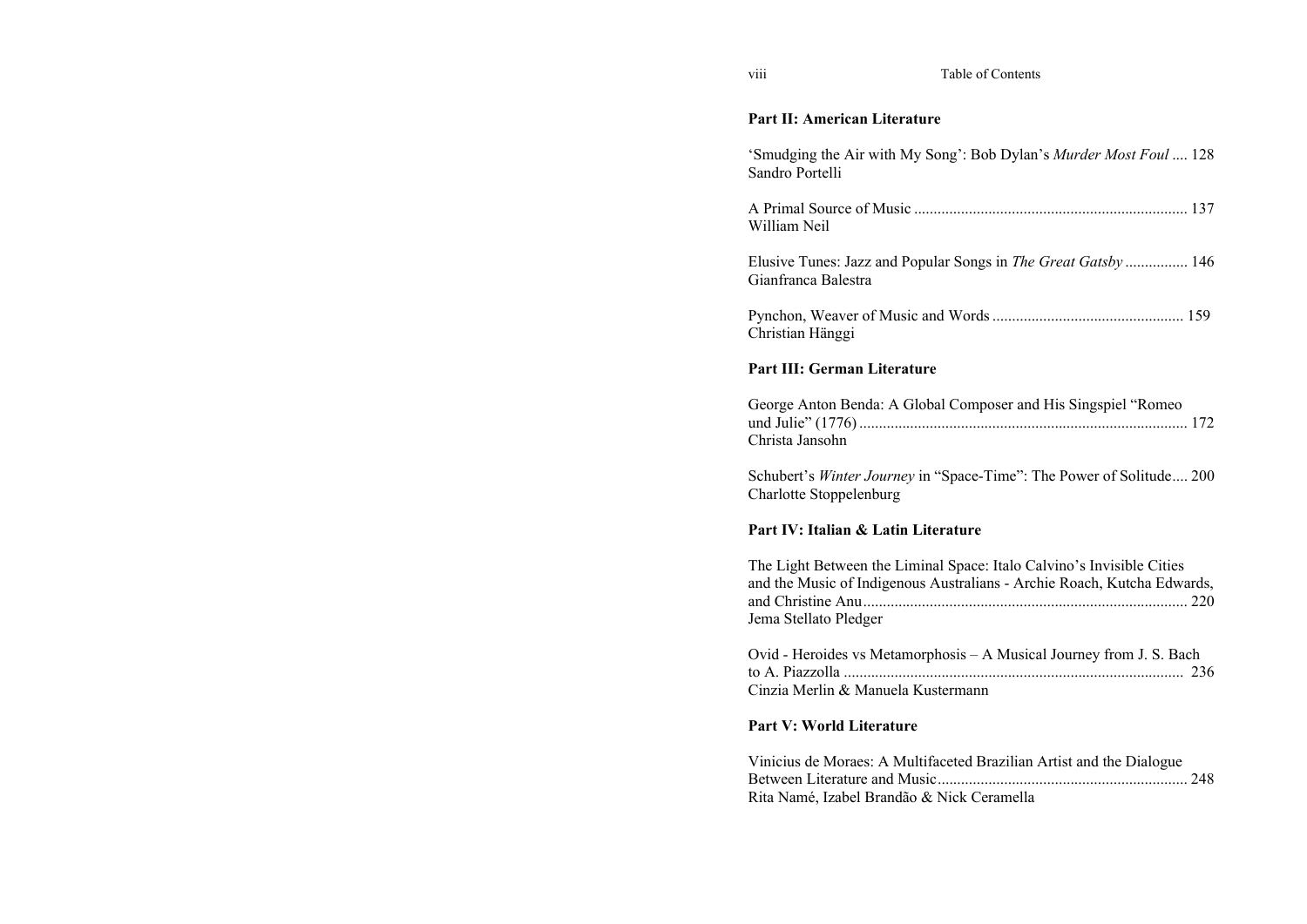| The Marriage between Literature and Music                                                                                                                                | 1X |
|--------------------------------------------------------------------------------------------------------------------------------------------------------------------------|----|
| 'Sing of the famous Portuguese / To whom both Mars and Neptune<br>bowed': Camões Recurrence in Portuguese Music  281<br>Leonor Santa Barbara & Luís A.V. Manuel Bernardo |    |
| Two Lodgers in Their Time: Dmitry Shostakovich and Sasha Cherny 301<br>Elena Lutsenko                                                                                    |    |
| Patricia Pérez Borrero                                                                                                                                                   |    |
|                                                                                                                                                                          |    |
|                                                                                                                                                                          |    |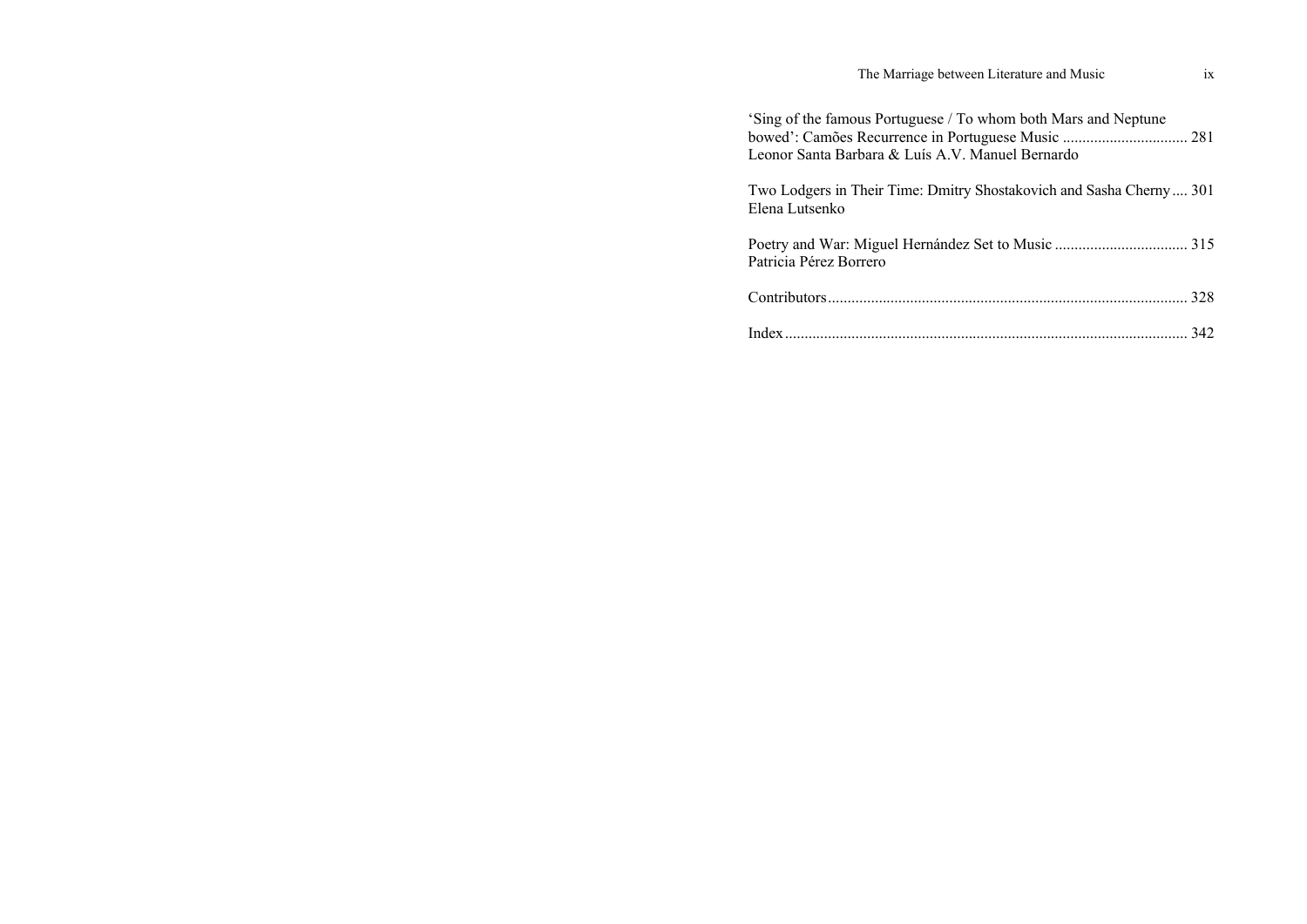# LIST OF FIGURES

- Fig. 1: Score of *Belle, bonne, sage* (XV C.) by Baude Cordier.
- Fig. 2: Queen Elizabeth I dancing "La Volta" with Robert Dudley, Earl of Leicester. The painter is anonymous, but belonged to French Valois School, c. 1580.
- Fig. 3: *The concert* (1623), Gerard van Hornthorst (1592-1656).
- Fig. 4: "Introduction to Songs of Experience."
- Fig. 5: William Hogarth (1697-1764), Engraved print of *The Beggar's Opera* (1728), Victoria and Albert Museum.
- Fig. 6: Image on a Greek vase.
- Fig. 7: Nethermere', the area around Moorgreen Reservoir (courtesy of Malcolm Gray)
- Fig. 8: Piano at the Lawrences' in Garden Road 57, the Breach, Eastwood (1887-91) (courtesy of Nick Ceramella, henceforth NC)
- Figs. 9- 10: Lucas is enjoying being "in the boom of the tingling strings" while his mum is playing for him (courtesy of Charlotte Stoppelnburg)
- Fig. 11: Living room at the Lawrences' in Garden Road 57, the Breach, Eastwood (1887-1891) (courtesy of NC)
- Fig.12: The Lawrences' in Garden Road 57, the Breach, Eastwood (1887- 1891) (courtesy of NC)
- Fig. 13: "And her arms, and her bosom and the whole of her soul is bare / And the great black piano is clamouring …" (ll 18-19, 'The Piano'). Tanja Knežević at her piano recital in Radke Fine Arts Theatre at the University of Central Oklahoma, April 25 2021 (courtesy of Tanja Knežević)
- Fig. 14. Richard Dadd "Sketch of an Idea for Crazy Jane". London: Bethlehem Hospital, 1855.
- Fig. 15: 'Wolf Keys,' photo image created for W. Neil by Elliot Madow.
- Fig. 16: Jazz Age Rage (anonymous).
- Fig. 17: Jiří Antonín Benda (1722-1795), Czech composer, violinist and Kapellmeister.
- Fig. 18: Portrait of Franz Schubert (source: unknown).
- Fig. 19: *Wilhelm Müller* by Johann Friedrich Schröter (1770-1836). Engraving ca. 1830.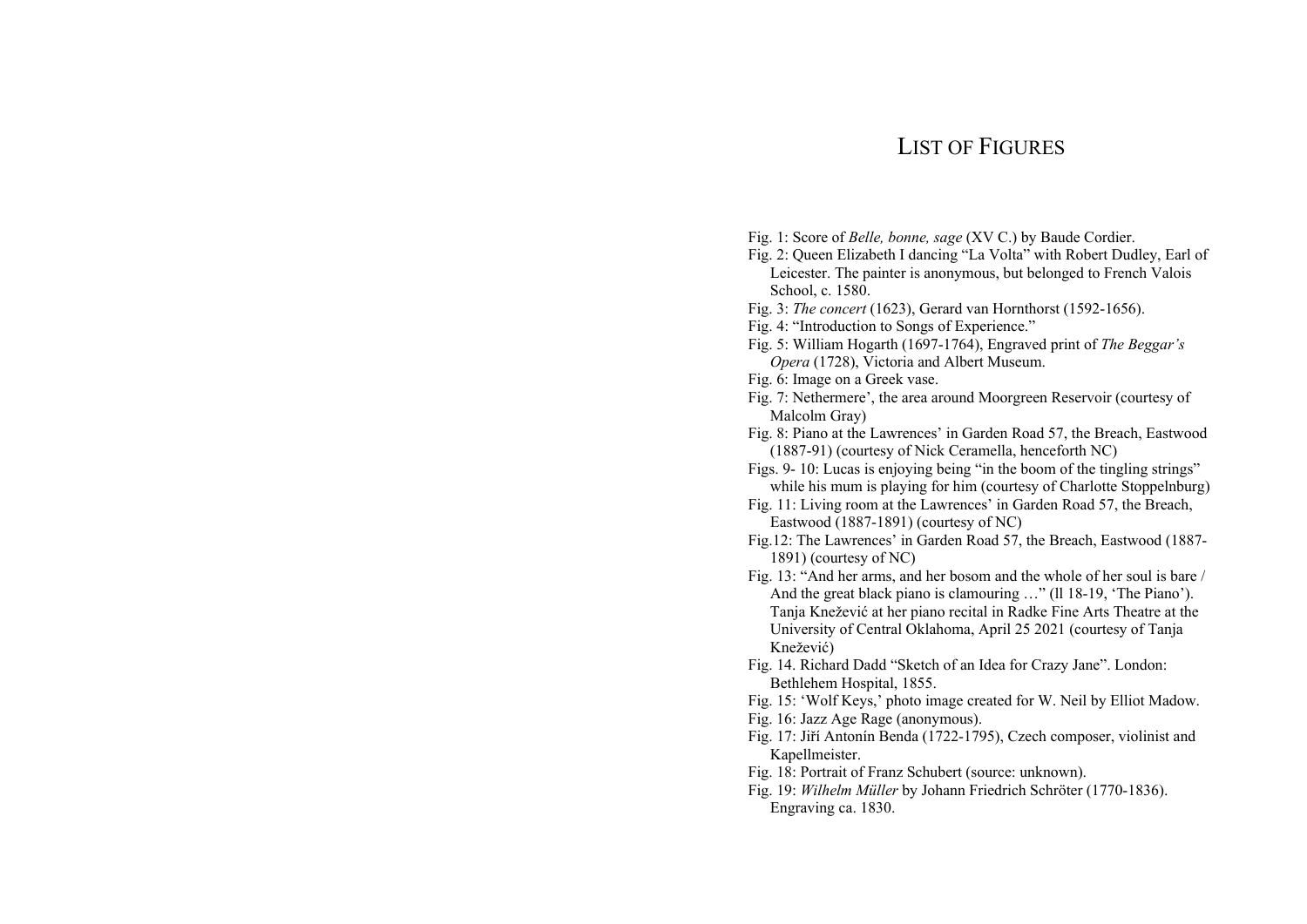- Fig. 20: *A Schubertiade at Ritter von Spaun's* (Schubert and the singer Johann Michael Vogl at the piano)*.* Oil sketch, 1868 by Moritz von Schwindt.
- Fig. 21: 'Guerriero donne', Stradbroke Island, Queensland, Australia (Art piece, courtesy of Jema Stellato Pledger).
- Fig. 22: Poster for Ovid 'Heroides and Metamorphosis' –
- Fig. 23: Front cover of 1st edition, Rio de Janeiro 1956.
- Fig. 24: *Orfeo playing the lyre.* Roman mosaic floor II c. a. D. Palermo Archeological Museum (Sicily, Italy).
- Fig. 25: Landmark 'Garota de Ipanema' bar, Rio de Janeiro (courtesy of NC)
- Fig. 26: Original score *Garota de Ipanema* at the bar in Rio (courtesy of NC)
- Fig. 27: Film poster *Orfeo Negro*, 1959.
- Fig. 28: In the background: Girl on Ipanema Beach, Rio, 2017, Now as Ever. "Look at this wonderful creature / so graceful / It's she, the girl / who comes and just passes / swinging softly towards the sea." (Courtesy Vince Cannatelli).
- Fig. 29: Engraved portrait Luis de Camões.
- Fig. 30: Galina Vishnevskaya, Dmitry Shostakovich and Mstislav Rostropovich after a concert (courtesy of E. Lutsenko)
- Fig. 31: *Satires*, Sasha Chorny. 1<sup>st</sup> ed.1910 (idem.)
- Fig. 32: The article about Galina Vishnevskaya in *Pravda* in January 1961 (idem)
- Fig. 33: Galina Vishnevskaya and Mstislav Rostropovich (idem.)
- Fig. 34: Miguel Hérnandez haranguing his fellow soldiers.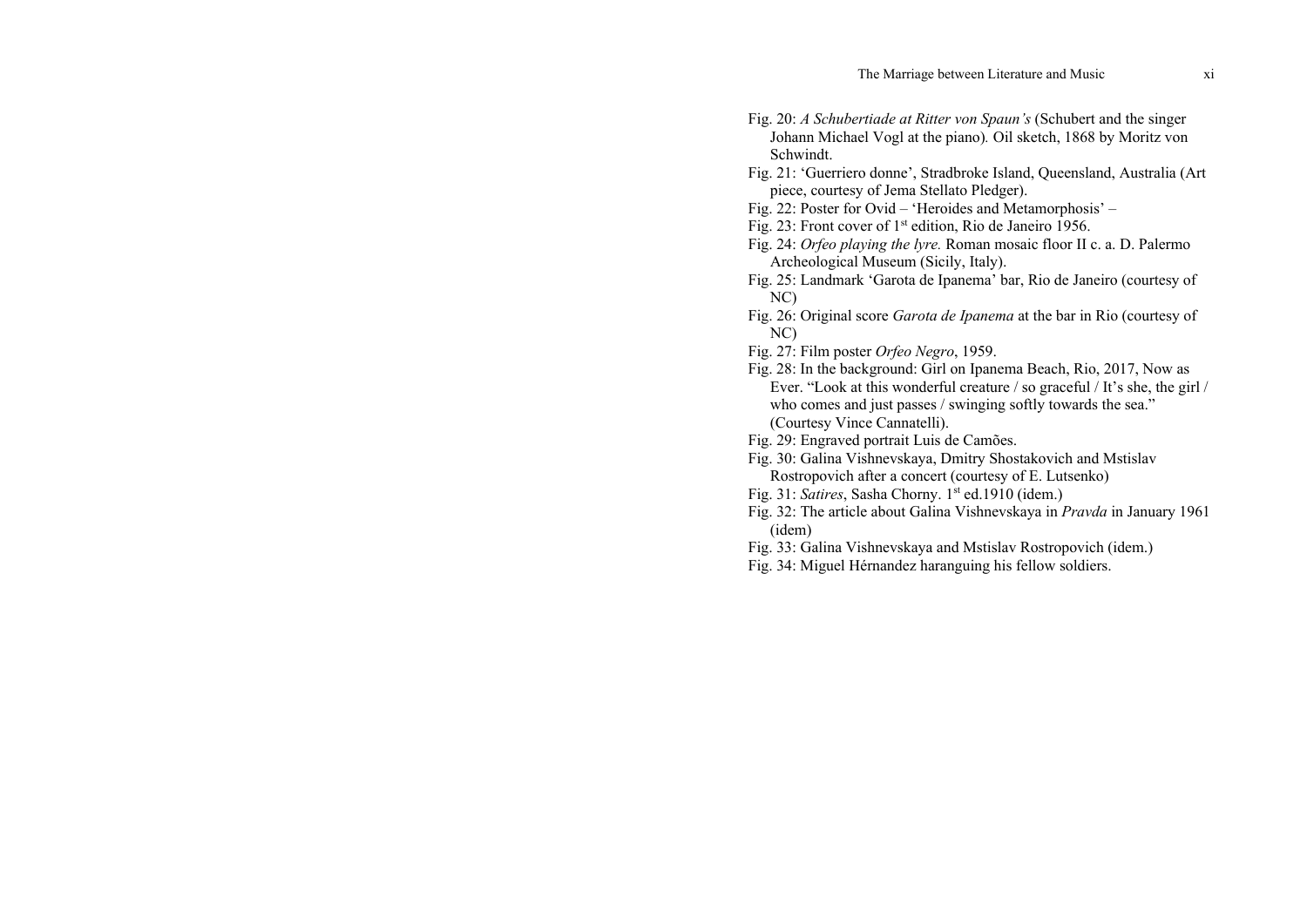## ACKNOWLEDGEMENTS

I have to start by thanking my wonderful wife, Marianna. From going through the drafts to bearing with my ups and downs, she was as important to this book getting done as I was.

I would like to thank all the colleagues, artists, and friends who have so generously contributed to making this lifelong dream of mine come true.

In particular, I wish to thank Doc Rossi for his advice and for writing the Foreword to this Volume. I am also indebted to William Neil for his factual help and inspiration through the production of this book. A particular acknowledgment goes to Giovanni Azzinnari for especially arranging the Aria 'Through all the employments of life' from John Gay's *The Beggar's Opera*. Thanks so much to Charlotte Stoppelenburg for kindly offering me two photographs of her son Lucas, and to Tanja Knezević for her photograph on piano. I am so grateful to my friend Daniele Marzeddu, film maker and photographer, for 'rescuing' me with photography artwork. I have to thank Eleonora Semeraro for her help on editorial matters and double checking the translations.

Finally, I am grateful to all the staff involved at CSP and am especially indebted to Rebecca Gladders and Adam Rummens (Commissioning Editors), Clementine Joly (Author liaison), Sophie Edminson (Designer), and Amanda Millar (Typesetting Manager) for their patience and advice.

Rome 14 February 2022

Nick Ceramella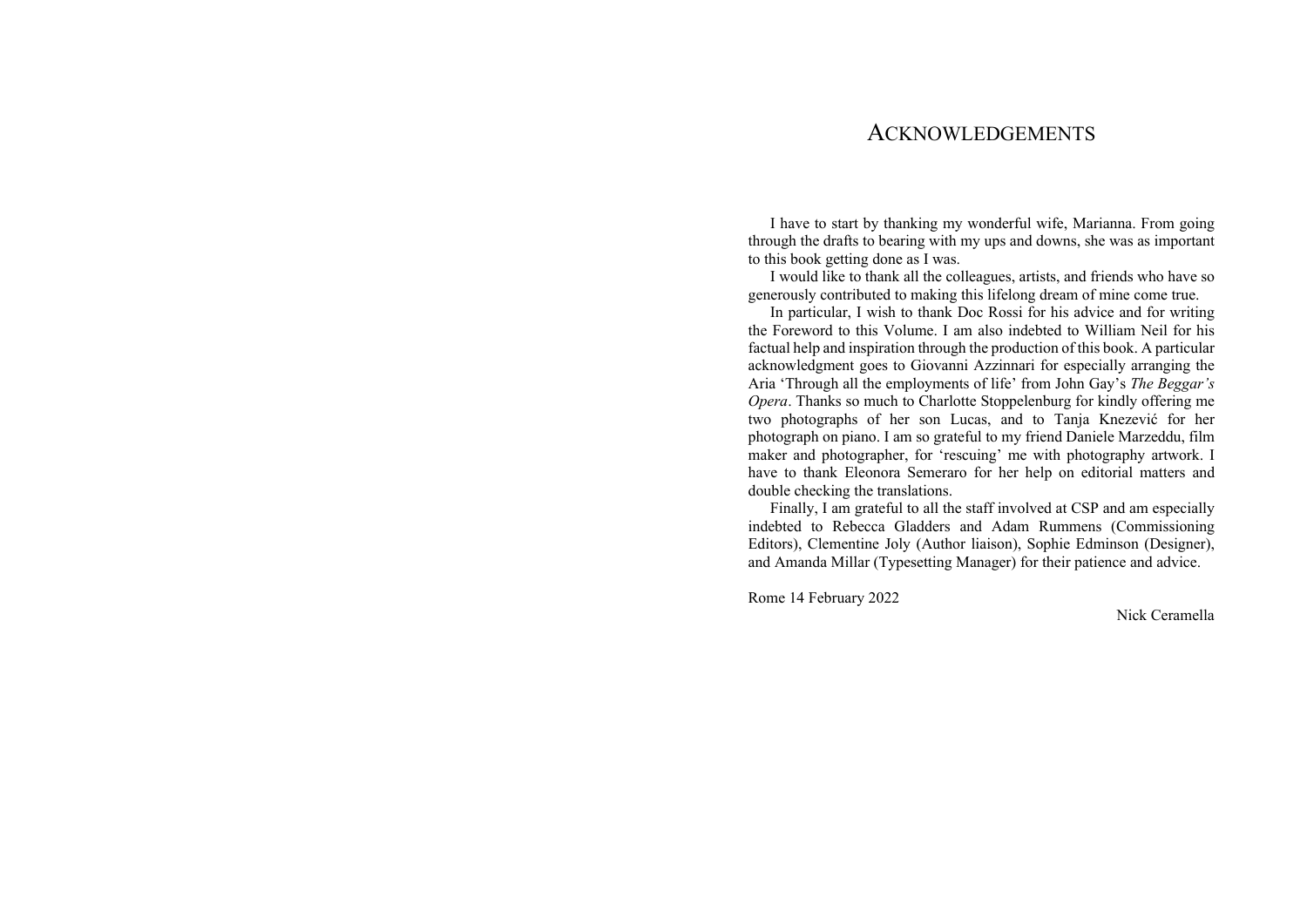## **FOREWORD**

I first met Nick Ceramella when I was living in Rome, during my first years as a young academic. Although it was literature that had brought us together, we soon learned that we were both musicians as well. There was an instant bond through our love of literature, the Slow Food movement, and above all, music. I still like to remember our trips to Santa Sofia d'Epiro, Nick's home village in Calabria, and to nearby Bisignano to hang out with and interview luthier Vincenzo de Bonis, whose family has been making musical instruments since the 18th century. This wonderful family tradition continues to this day thanks to the fine work of his niece, Rosalba, who still builds fine instruments in the old family workshop in Bisignano.

At this point, Nick and I have been friends for over 30 years, and if we were in the same room now, we would certainly be celebrating that, and this book, with a toast or two, perhaps even in our favourite Roman *enoteca*  (wine shop), L'Angolo Divino.

I elected to do my graduate work at University College London in Literature rather than Music. Since I had done so much work in the theatre, my topic – Shakespeare and Brecht – seemed to bring some unity to my work up to that point. Although I enjoyed doing my doctorate, I eventually learned that academia was not for me – researching, writing, and teaching Literature and Writing not only did not suit my temperament, it took far too much time away from researching, writing, and especially from playing music. I had given academia a decade before I realised that I was decidedly *not* following my bliss, and so I went back to being a musician. I also moved – a lot – going wherever my muse and the gigs took me. There have been many ups and downs, but I don't regret it for a moment; neither do I regret my academic training and work – learning to do rigorous research and write it up in a convincing, readable manner have been invaluable.

I have watched Nick grow and advance in his career: from editing for Loffredo, one of the oldest Italian publishing houses, based in Naples, to his work with Cambridge Scholars Publishing; from his teaching appointments at *La Sapienza*, *Roma Tre*, and *LUMSA* in Rome, as well as other Italian universities, to visiting professorships in Moscow (Russia) and Alagoas (Brazil), and lecturing at Stony Brook and Ottawa; from the many conferences he has organised, to the many works he has published concerning Shakespeare and the literature of the English Renaissance, D.H. Lawrence,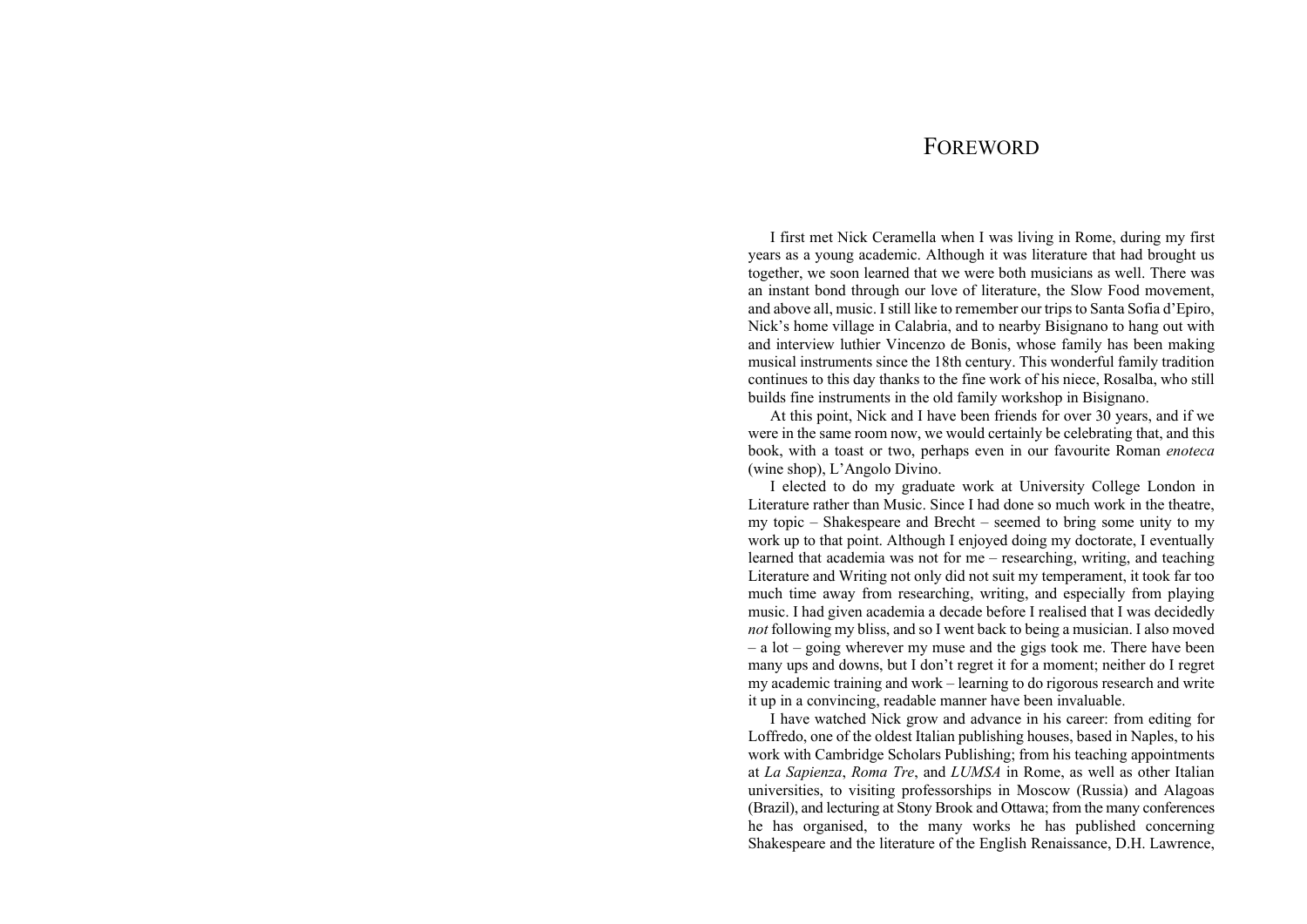Translation Studies, and the History of English. Nick has been Vice President of the D. H. Lawrence Society of Great Britain since 2017, a position he enjoys as much as he deserves.

This present volume is not the culmination of Nick's academic career it's not *that* big! - but it certainly is an expansive work, as full of passion as it is of knowledge, and for this he has brought together an impressive team from Europe, Turkey, Russia, Australia, and the Americas.

As Nick points out in his Introductory Essay, Music and Literature have enjoyed a long and fruitful marriage, and much has been written about it. What sets this collection apart are not only the many scholars Nick has invited to contribute, but also the unique perspectives offered by the musicians, singers, actors, and directors who present the results of their work here, many of whom, like Nick and myself, are scholars as well. Taken as a whole, it is a fascinating read across a broad spectrum of topics ranging from Ovid, Bach and Piazzolla to *The Beggar's Opera*, Bob Dylan, and Shostakovich; from George Eliot and D. H. Lawrence to Yeats and Joyce; from Scott Fitzgerald, Jack London and Thomas Pynchon to Jean Rhys, Toni Morrison, and Zadie Smith; from Spain and Portugal to Brazil, extend to Indigenous Australians, who share an enchanting spiritual connection with Italo Calvino's fantastic stories; from Wilson's and Gray's use of music to emphasise nature's voice and Neil's ecomusicological approach, which explores the relationship between music or sound and the natural environment before composing and making these sounds part of the musical fabric, to the close interweaving of libretto and music in opera.

*The Marriage of Music between Literature* offers an "innovative exploration of how music and words can merge, blur and lose themselves in each other" – a polyphony of words and music bound in a charming book of essays.

31 January 2022 Porto (Portugal)

Doc Rossi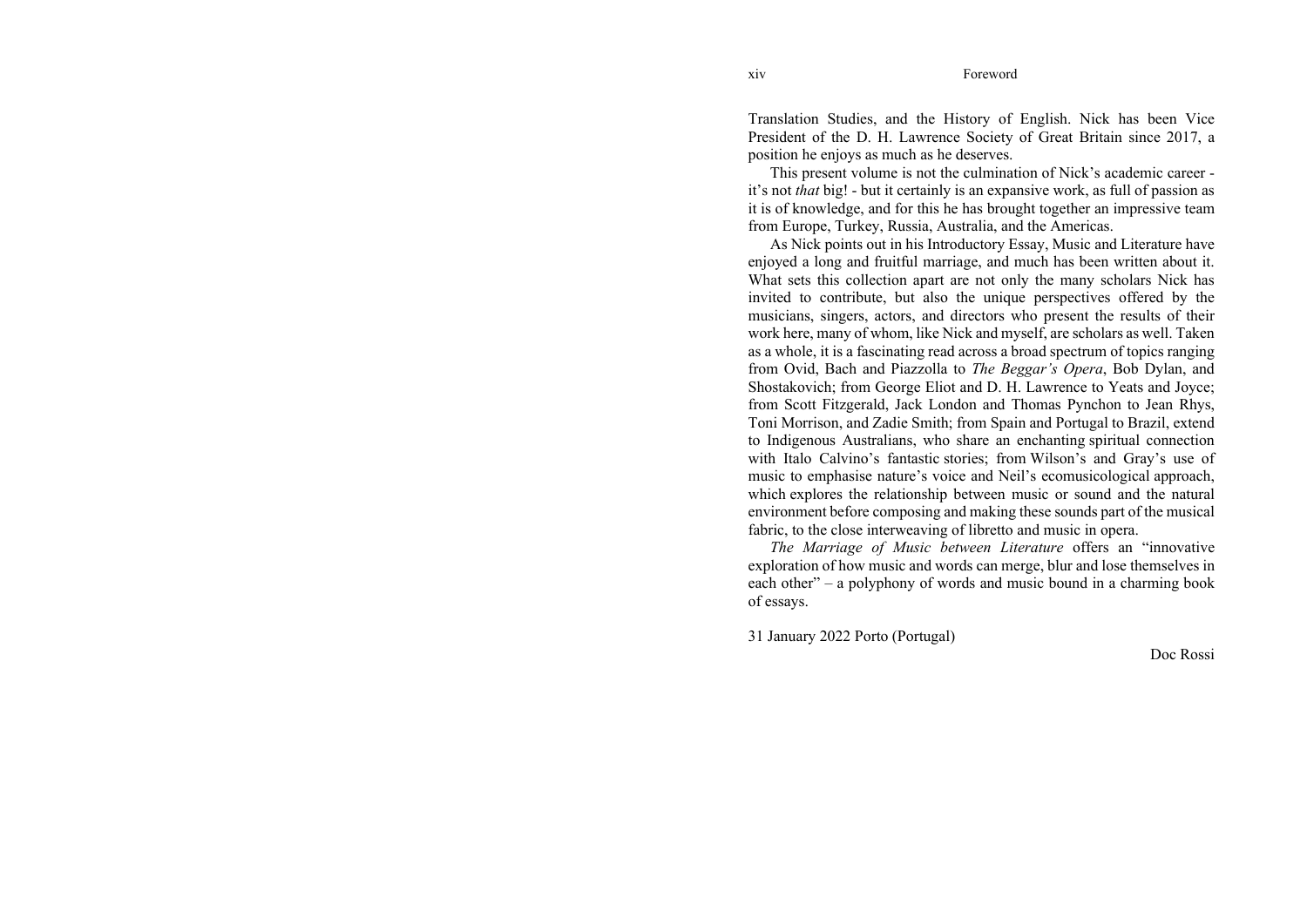# INTRODUCTORY ESSAY:OVERALL VIEW ON ORIGINS AND DEVELOPMENT OF THE INTERWEAVING BETWEEN MUSIC AND LITERATURE

'Understanding a sentence is much more akin to understanding a theme in music than one may think. What I mean is that understanding a sentence lies nearer than one thinks to what is ordinarily called understanding a musical theme.'

—L. Wittgenstein, 1986, 527.

This introductory essay is meant to present a paramount picture of the title topic of this volume, covering the mythical origins of the relationship between music and literature to our days. Needless to say, it is not meant at all to offer a thorough analysis of such a varied and extremely long period yet is just an attempt to fill in the 'gaps,' as it were, concerning general aspects and single authors and musicians who, despite their importance, are not dealt with individually in the essays forming this book. Indeed, to pay justice to that, it would certainly take more than one volume. Let me also say that as an anglicist I have concentrated on English authors and society, but without overlooking some of the main European and American musicians, literary authors, musicologists, and philosophers who have played a remarkable role in the relationship of literature and music over the centuries.

To start with, here is the key question at the root of this book: what happens when we add text to music? An immediate reply could be that music, which is abstract by nature, is contextualised thanks to the meaning of the words related to it. In effect, Music and Poetry in particular, have been regarded as sister arts since the days of ancient Greece. However, in recent years, a major impulse coming from the growth of a varied interdisciplinary research, involving new literary and linguistic critical theories and musicology, has helped to open up new ways of analysing this relationship. What has emerged is that, even if each can stand on its own, it is also true that if combined, they can be complimentary and, as is the case when literature lends words to the abstract feelings that music arouses, the latter offers a different viewpoint from literature by illustrating the words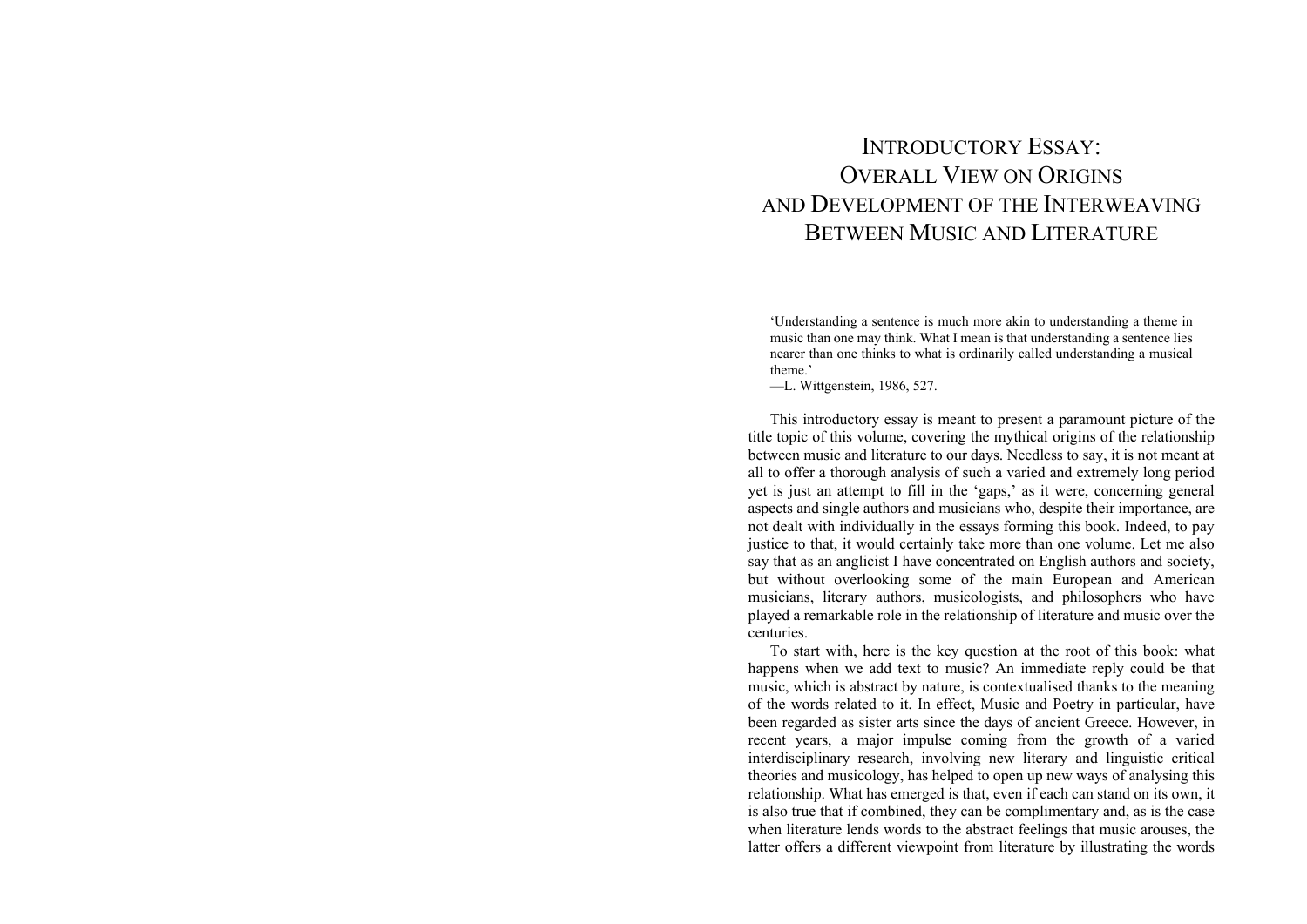and giving an emotional response. To put it bluntly, we may say that poetry has traditionally been a powerful source of inspiration for musicians and conversely, which together have managed to create an ancestral, unique magic circle. This is self-evident when notes and words closely interact not only in operas and songs, but also in narrative, and even in silence, whose aim is to create a dramatic atmosphere through the varying length of pauses.1 This fascinating approach has led to significant progress in the development of joint studies in Literature and Music over the last three decades. Studying the present relationship in this research area has become a continuously evolving task as it moves through different disciplinary fields. A major contribution to this has been given by the International Association for the Study of Words and Music (WMA) which, coordinated from the University of Graz in Austria, holds an international conference every second year and publishes its own book series, *Word and Music Studies*.

Now we are ready to venture into a very fascinating socio-cultural landscape to see how the relationship between music and literature has grown and evolved through the centuries, starting …

#### **From Ancient Greece to the Middle Ages**

Throughout the Middle Ages, people at large agreed that man was the centre of the universe, and that the earth was at the centre of a rotating planetary system consisting of seven planets which, by rubbing against each other's atmospheres created musical pitches that combined to create heavenly harmony, or the "music of the spheres." Indeed, Greek philosophers such as Pythagoras (580 B.C.– 495 B.C.), who founded one of the most important schools of human thought in Kroton (Calabria, Magna Graecia), together with his followers imagined that this particular music and the relationship between music and words represented the future basis of what was going to develop as literary work. Among the earliest examples of this kind, which lead us back to the dawn of civilization, there is the myth of Orpheus and Eurydice; he was 'the father of songs' and the supreme musician in Greek mythology. (See pp. lxix, 224, 250, 253-4, 262). Equally significant is Homer's *The Iliad* (762 c. B. C.), opening with the famous line, "Sing, o goddess, the anger of Achilles, son of Peleus" (Book 1) where the poet

<sup>1</sup> Note that in Sanskrit poetics on music and drama, presented in *Sangita Raknakara* ("Ocean of Music and Dance") by Sarngadeva, a leading Indian musicologist, he declares that music, or rather some sort of drone called 'nada," developed itself in an audible but also an inaudible form.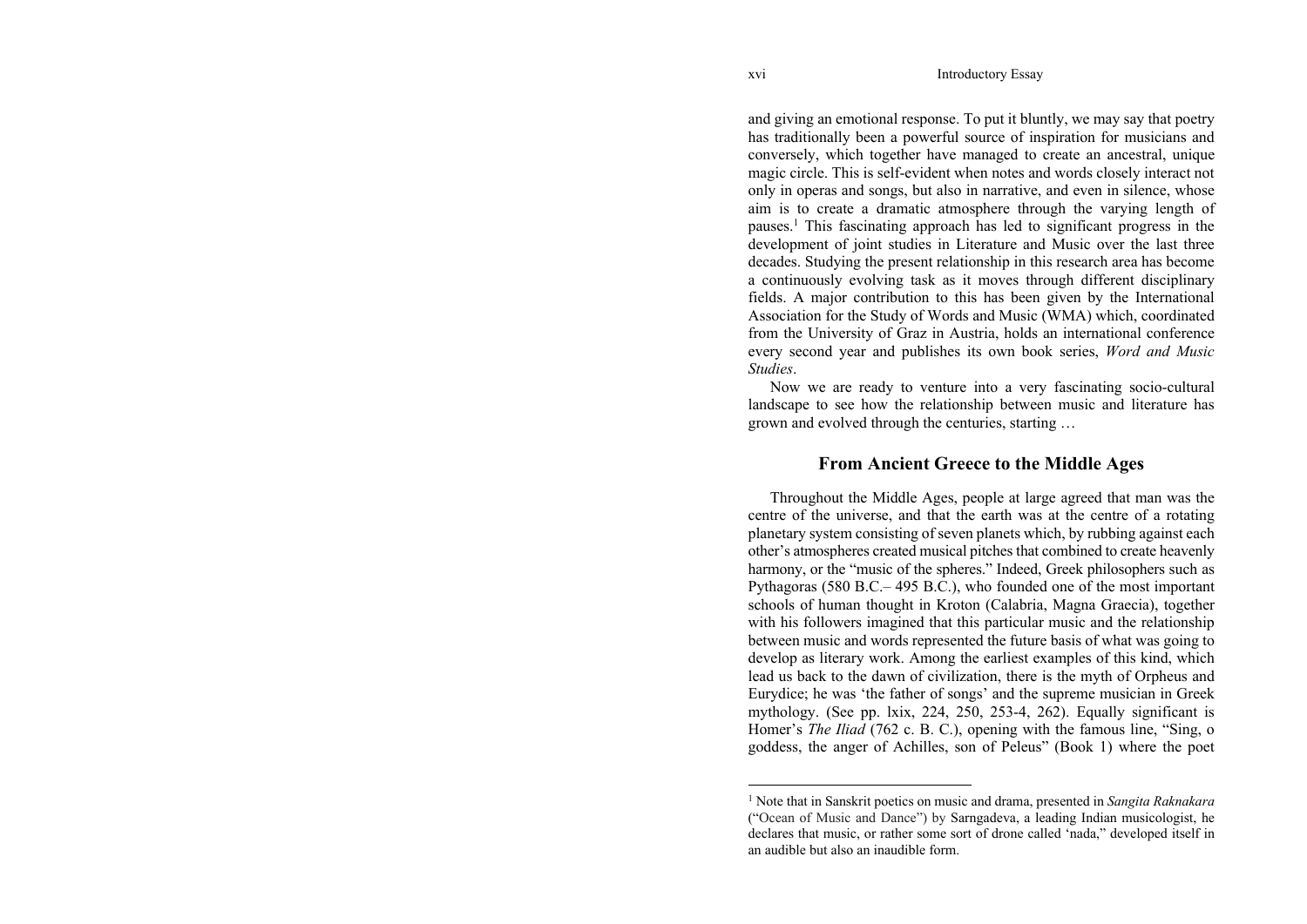invokes the muse of epic poetry to help him in telling the story of Achilles' anger and the war over Helen and Troy. It then followed that intellectuals began referring to music and poetry as sharing certain basic principles like timbre and metre. Quite notably, in ancient Greece, they used the term *mousik*é to refer to the three arts inspired by the muses – music, poetry, and dance. The distinction between these different modes of expression was rather vague, and sometimes made it impossible for us to distinguish the *liaison* between lyrical texts and the music accompanying them because they often faded into each other.

In medieval thinking, however, poetry and music took two different directions. The former verged towards rhetoric and grammar and the latter towards mathematics and science, though music has always been linked with the word, especially in its poetical mode. In the following centuries, music and song rose in social importance, as had been theorised by Aristotle (384–322 B.C.) in *Book 8* of *Politics*, and much later by Augustine (354- 430) in *Confessions* Book 10, XXXIII, and Boethius (475-524) in *De institutione musicae*; most importantly, they all agreed on the role of music in society as a metaphor for harmony and accordance. Unfortunately, well before that had become normal practice, every form of entertainment was banned from the social scene. That occurred on the fall of the Roman Empire (476 A.D.) as a consequence of the clash between Christianity and Paganism which had a devastating effect not only on the theatre, but also on visual arts and music. It is not until Guido d' Arezzo (991 c.–1033 c.), a Benedictine monk, developed modern musical notation in the eleventh century, that music was gradually allowed to take back its salient role in society at all levels. From then onwards, conditions changed favourably so that musical activity almost everywhere around Europe improved quite rapidly. Alongside music composed in connection with religious services, there was also that originating from popular life of which one of the earliest examples, dating back to about 1220, can be found in England: the anonymous 'Summer is icumen in' (also known as the 'Cuckoo Song'). This piece, celebrating the arrival of spring, is the earliest extant song whose lyrics are written to the same music score. The singers can choose between the Middle English lyrics for the secular version, or the Latin for the religious one. It consists of six phrases distributed across twelve bars through which the voices enter one by one rather than in unison, and after reaching a prefixed point marked with a red cross in the score, they sing together in unison, or at the octave.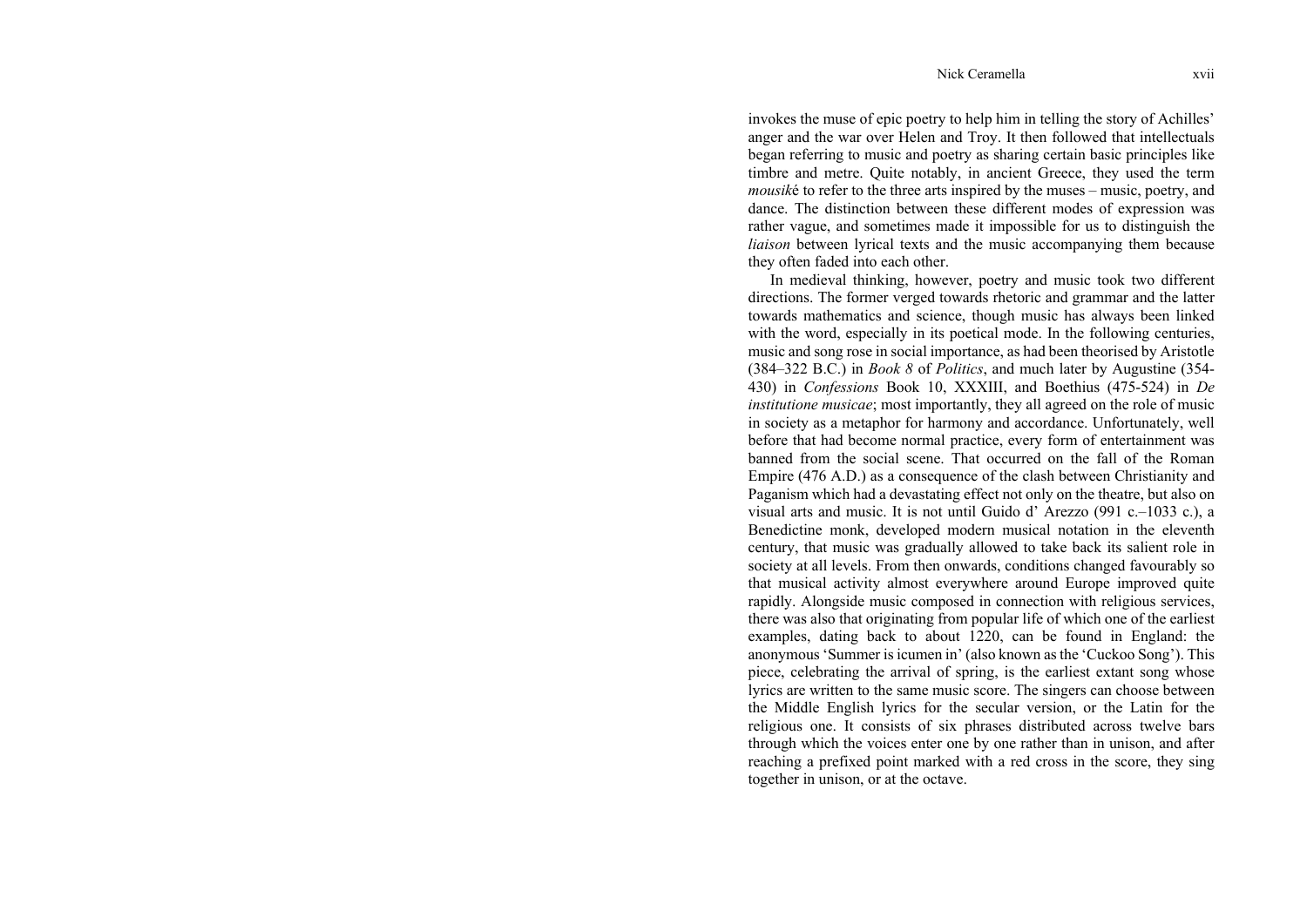omer if raimen in Lhude fing cuau Gwy of led and bloy of eripio xpicola que dignacio celicuo - sorto med and twingth be wede my. Sing away awe bleuet after la mo uttil  $r<sub>0</sub>$ tilio non varcent exposit Lomb lhout after calue ou bulluc thereb bucke nerteb

'Summer is icumen in' (anonymous original score).

Worthy of attention, among the most popular literary genres in the Middle Ages, is the poetry and prose inspired by the Arthurian Cycle, starting from the Welsh, Geoffrey of Monmouth (c. 1100-1155) up to Sir Thomas Malory (1415-1471) who used it as his primary source. The Arthurian Cycle includes the most famous part of the Matter of Britain, representing the earliest examples in the Western World which refer to music, namely the Tristan and Isolde legend. Tristan is a master in the arts of the *trivium* – grammar, logic and rhetoric – which are the foundation for the *quadrivium*, the upper division of the medieval education in the liberal arts, comprising music, geometry, arithmetic, and astronomy. He almost always composed poems which he himself put to music on his harp, pretending to be a professional itinerate minstrel, like when he arrived at King Marcus's court in Cornwall. His beloved Isolde learned the *trobar* art from him, just like the minstrels of *chansons de geste* (French, literally, 'song of deeds'), who used to accompany themselves on a string instrument in the courts and on the streets. And that is where we can draw a line between ballads, narrative poems put to music, coming directly from popular tradition, and chivalric romances testifying to the power of noble families and institutions. (See subsection below). This type of literary production had by and large the great merit of guiding and promoting the European sentimental education, represented by the brave and generous fighting knight, who still loved art and convivial life, thus anticipating the writings of Machiavelli and, even more so Castiglione, about the perfect prince and "courtesan."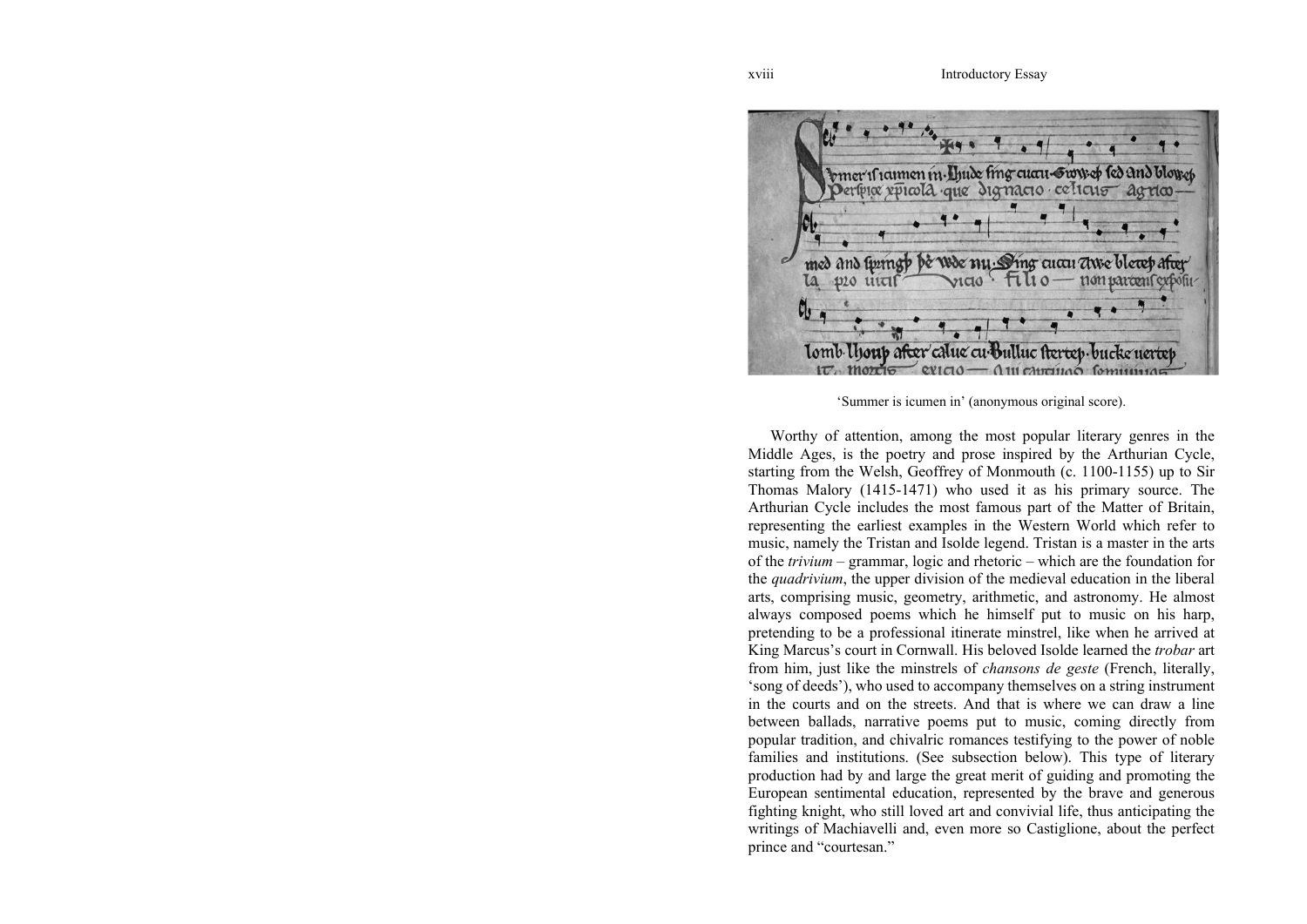#### **Troubadour Poetry and Dante's** *Divine Comedy*

Music had an even more important function in the allegoric poem than in the chivalric romance. This is a genre, including the  $14<sup>th</sup>$  century anonymous *Roman de la Rose ou de Guillaume de Dole*, as well as two works by Guillaume de Machaut (1300-77), the autobiographical *Le voir dit*  (1360-1363) and the love poem *Remède de Fortune* (1343?), in which emphasis is placed on the importance of sounds. The latter is extant with the score composed by the poet himself, but what makes it particularly interesting for us here is that, as words may remain ambiguous, the characters reveal their inner thoughts through their singing and even the outcome of the story. Arnaut Daniel (1180-1200), an Occitan troubadour, is widely acknowledged to have opened the way to this kind of poetry, which has been put to music ever since his days. As it happens, Ezra Pound (1885- 1972), an amazing expert in Medieval poetry, praised him in *The Spirit of Romance* (1910) as one of the best poets ever while Petrarch, the poet who described love as a sensual and overwhelming passion, called him "gran maestro dell'amore" ("great master of love"). (See Pound's version, pp. lxvi).

**Dante Alighieri** (1265-1321) himself lauded Arnaut as the "miglior fabbro del parlar materno" ("the best craftsman in the mother tongue"), Canto xxvi, l. 117, *Purgatorio*, *The Divine Comedy -* 1304–1321). At the end of this Canto, when Dante asks Arnaut who he is, he answers "Ieu sui Arnaut, que plor e vau cantan" ("Io sono Aranaut che piango e vado cantando," ("I am Arnaut that weeps and goes a-singing," l. 142.) This demonstrates that in Dante's time, singing was naturally connected to poetry, to which he often refers as song. Quite interestingly, he treats music in a different way in each 'cantica.' To start with, the only musical instrument that can be heard in the dark Hell is Nimrod's horn (Canto xxxi, ll. 70-78). which does not produce any music at all. The 'instruments' that can be heard in *Inferno* just make blasts and thumps and not music as such; the rest is shrieks, moans, and lamentation: "Ora comincian le dolenti note / a farmisi sentire; or son venuto là dove molto pianto mi percuote.") ("Now begin the doleful notes to reach me; / am I come where much lamenting strikes me" (Canto v, l. 25-26). The only music reference is to Dante himself saying, "E mentre io gli cantai cotai note" - "And while I sang these notes to him" (Canto xix, l. 119) which he uttered to accuse Constantine of avarice, without actually singing. In *Purgatorio*, Dante often resorts to popular liturgical texts under various circumstances that can be easily referred to certain relevant melodies. Music takes a central role in the Canto II, l. 112 of *Purgatorio*, where the poet meets his friend Casella and begs him to sing for him *Amor che nella mente mi ragiona.* (See opening of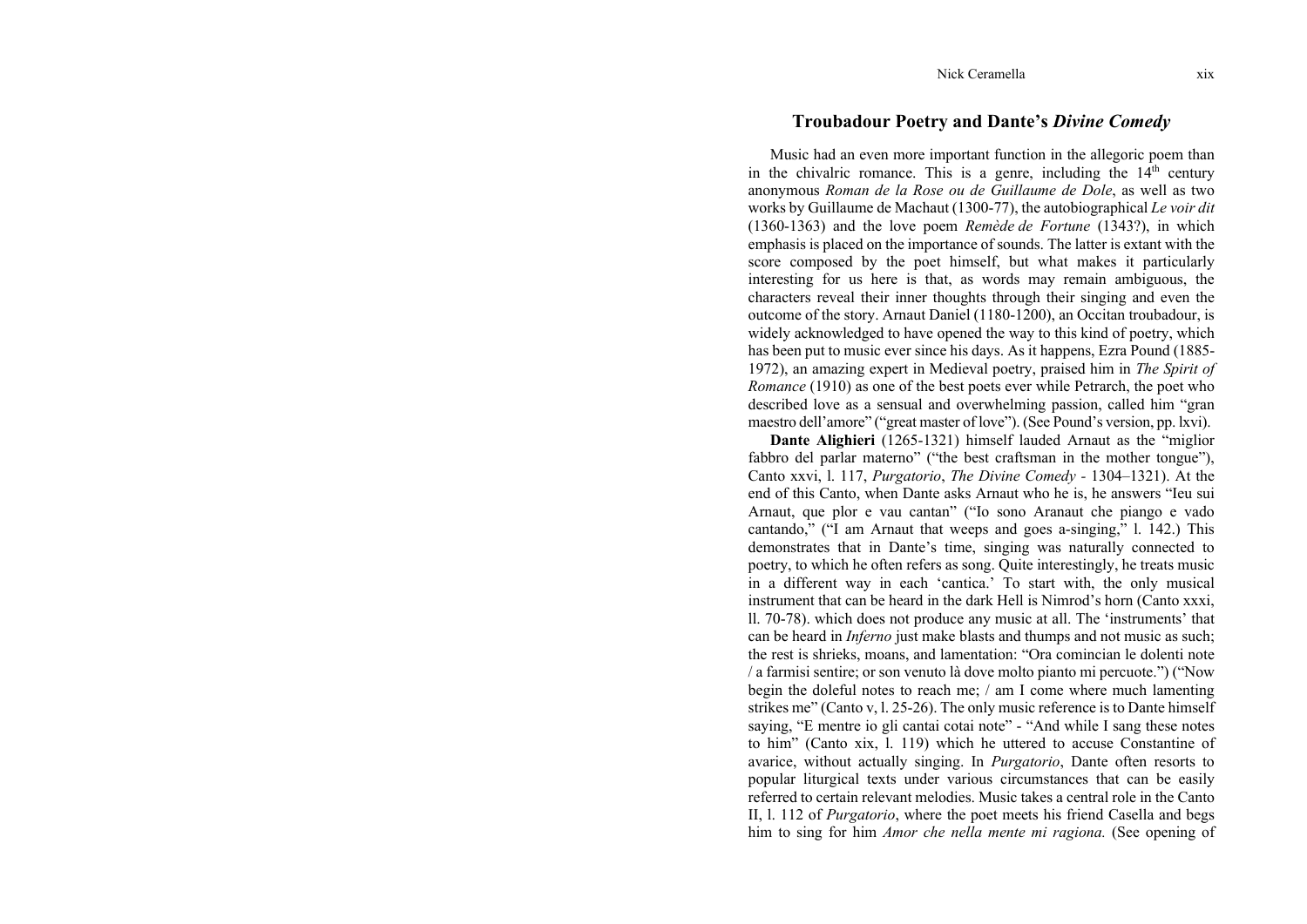*Convivio, III*). Just before climbing the "sacro monte" ("sacred mountain"), Dante stops to listen to the song which moves them to feel the nostalgia for the joys of earthly life. Finally, whereas music in *Purgatorio* is discontinuous, in *Paradiso* it is an inherent, uninterrupted, harmonious sonority, suffusing the whole of it. By creating amazing metaphors, while sound and visual effects enhance the narrative development, Dante suggests vivid images like that of the lutist who accompanies a singer describing the joined little flames of Trojan and Ripheus: "E come a buon cantor buon citarista / fa seguitar lo guizzo della corda, / in che più di piacer lo canto acquista" / ("And as on a good singer a good harpist maketh / the quivering of the chord attend, wherein the / song gaineth more pleasantness") (*Paradiso*, Canto xx, ll. 142- 144). In the glowing Paradise, there are such sweet sounds, so different from anything heard on earth, making them impossible to memorise: "così vid'io la gloriosa rota / moversi, e render voce a voce tempra / ed in dolcezza ch'esser non può nota, / se non colà dove gioir s'insempra." ("so did I see the glorious wheel revolve and / render voice in harmony and sweetness that may not be known except where joy / maketh itself eternal.") (*Paradiso*, Canto X, ll. 150-154).

#### **Petrarch and** *The Canzoniere*

**Francesco Petrarca** (1304-1374), **commonly** anglicised as **Petrarch**, represents a world apart from Dante. Although, his many references to the effect of music on the human spirit are particularly telling, it is unlikely that he meant all of his *Rerum vulgariun fragmenta* ("Fragments of Vernacular Matters"), a collection of 366 lyric poems in many different genres, known as *Il Canzoniere* ("Songbook"), to be set to music. However, during the period 1520-1630, polyphonic madrigalists often used Petrarch's sonnets to illustrate how poems could be put into music. One example is "Zefiro torna" ("Canzoniere," 310) by Claudio Montevertdi; the work of Luca Marenzio provides another. Petrarch's influence on composers continued for centuries to come. Franz Liszt (1811-86) put to music a poem by Victor Hugo, "O quand je dors" ("Oh when I sleep") in which Petrarch and Laura are invoked as the epitome of erotic love. Listz adapted to music for voice, what he called *Tre Sonnetti del Petrarca* (47, 104, and 123), which he would transcribe for solo piano and include in the suite *Années de pèlerinage* (1842, "Years of Pilgrimage"). (This title refers to Wolfang Goethe's *Wilhelm Meister's Journeyman Years* ("Wilhelm Meisters Wanderjahre"). Given the purpose of our volume, it is worth highlighting that Listz, following the Romantic trend of the time, prefaced most of these compositions with literary passages from authors like Byron, Senancour, and Schiller. This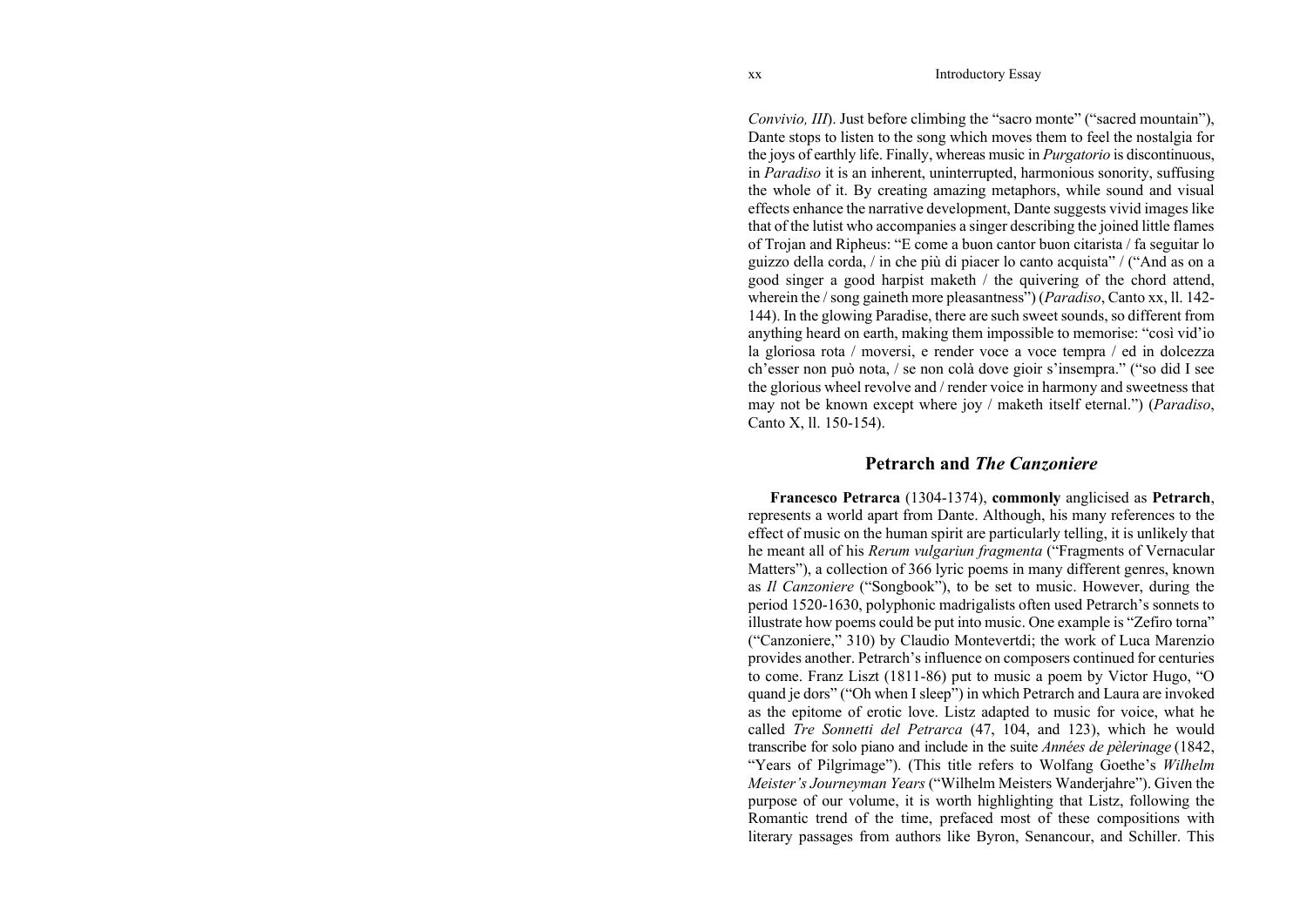#### Nick Ceramella xxi

trend has continued to our days, as shown, among others, by the American composer Elliot Carter (1908-2012), who on stressing the close link between music and words said: "How serious music would have developed without its accompaniment of verbage is hard to imagine!" (Carter, n. p., 1972). As a modernist composer, he gives an example of this kind himself with his solo flute "Scrivo in Vento" (Writing in the wind) (1991) which is inspired by Petrarch's Sonnet 212, *Beato in sogno*, a truly modernist piece in the 20<sup>th</sup> centre sense. The sonnet itself appears with Carter's comment before his score, reading: "*Scrivo in vento*, […] takes its title from a poem by Petrarch who lived in and around Avignon from 1326 to 1352. It uses the flute to present the contrasting musical ideas and registers to suggest the paradoxical nature of the poem" (Whitall, 2010, 91). Carter's musical adaptation follows Petrarch's pattern of a dream state, imagining a dreamer swimming oceans and going after breezes while writing in the wind (Cf. Dylan's famous song *Blowing in the wind*). The Italian poet as usual creates amazing contrasting images by applying some of his typical literary devices: oxymorons, conceits and paradoxes, which often draw on sensory imagery. "Beato in sogno et di languir contento" / […] / solco onde, e 'n rena fondo, et scrivo in vento." ("Bless with sleep and content with languor / […] / Plough waves, build on sand, write in air").

#### **Ballad**

On writing about the liaison between music and literature, the ballad certainly deserves a reference of its own, however short it may be, for two good reasons: the important social and cultural role it played in the Medieval society and, obviously, the relevance that this poetical form still has in modern times. Medieval ballads were narrative poems deriving from popular tradition, which were often improvised and sung on a simple musical accompaniment that could include dance from which derives its name. Indeed, ballads originate from the French 'chanson' / 'ballade' and people enjoyed them in countries speaking romance languages before spreading to Ireland and around the British Isles. Unlike songs, which were specially written to be sung, ballads were lyrical poems put to music, and were performed in the streets, market squares, taverns, and fairs. The typical ballad is often anonymous, or has more than one author, and portrays a dramatic, exciting event often using a simple, dialogical narrative. In addition, while were more often than not an emotional expression of the singer, ballads are rather impersonal, a simple retelling of events varying from love and death, adventures, outlaws ('Robin Hood Cycle'), battles ('Chevy Chase'), dangerous trips. Since they were rarely written, there are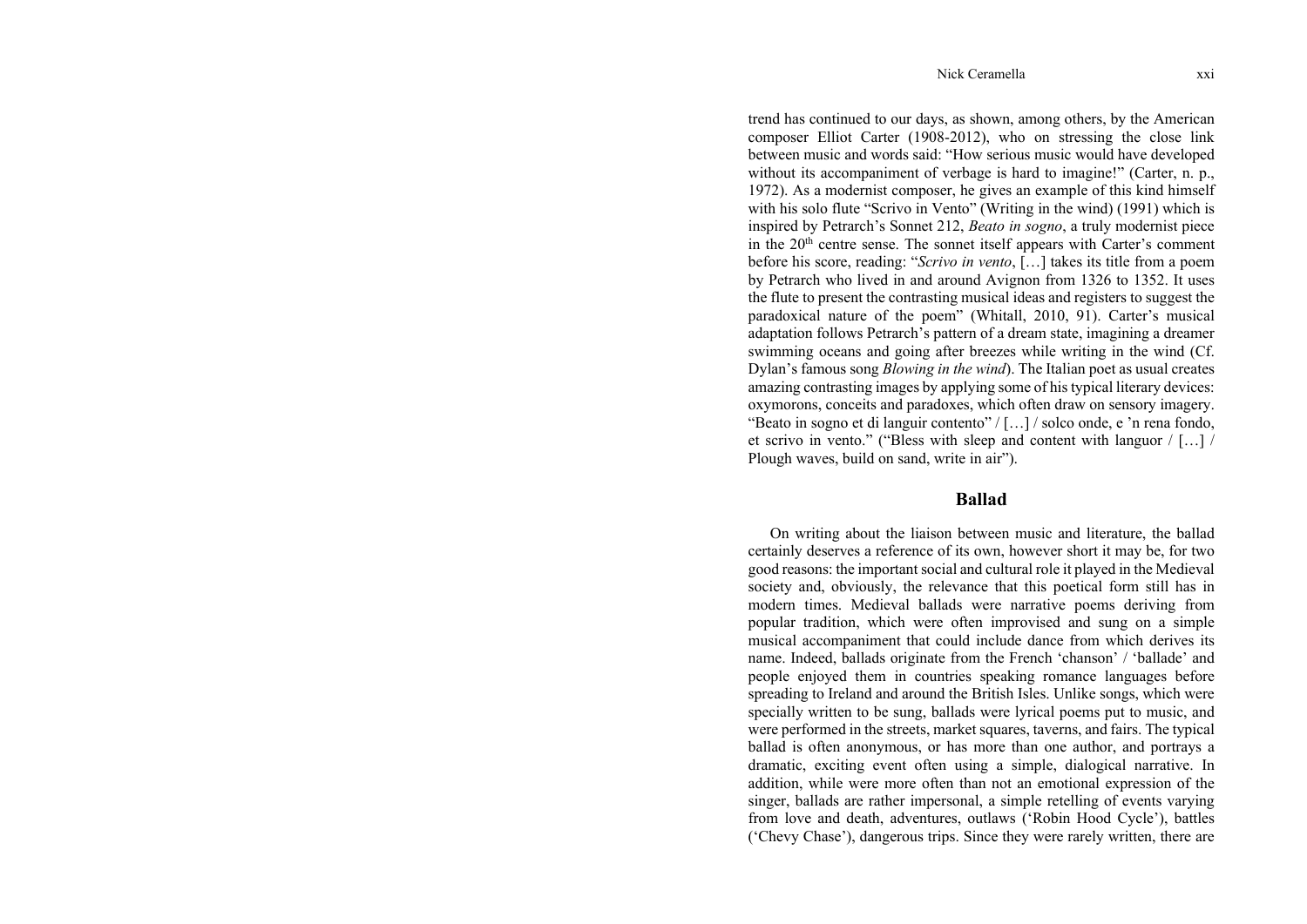various versions of the same text, as for example "Lord Randal," a 13thcentury Scottish ballad of which there are variations, including one from Bob Dylan as well as others from countries like Germany and Italy. 'Barbara Allen' is another good example, undergoing changes according to circumstances and conditions. In fact, this ballad exists in numerous versions. Like very many medieval ballads, it originates in the border country between England and Scotland, belonging to the 'Scottish Border Ballads,' and in this case probably in the village of Allendale, hence, its title. It continued to be a very popular story for many generations to come. In the 17th century, the diarist Samuel Pepys makes this entry in his *Diary*, on January 2nd 1666: "In perfect pleasure I was to hear her (Mrs Knipp, an actress) sing, and especially her little Scotch song of Barbara Allen." In the 18<sup>th</sup> century, Oliver Goldsmith says, in one of his essays, that the song made him weep and that its various versions are divided in their presentation of Barbara or Barbry, sometimes representing her as truly penitent for causing the death of her lover, sometimes showing her as unrepentantly coldhearted. One of the modern interpretations of "Barbara Allen" is sung by the America folk singer Joan Baez. This shows that, although somewhat removed from its roots, the ballad has remained a valid and popular literary form thanks to the continued popularity of artists like Woody Guthrie, Joan Baez, Bob Dylan, and Bruce Springsteen.

### *Barbara Allen*



'Barbara Allen' by anonymous (1622).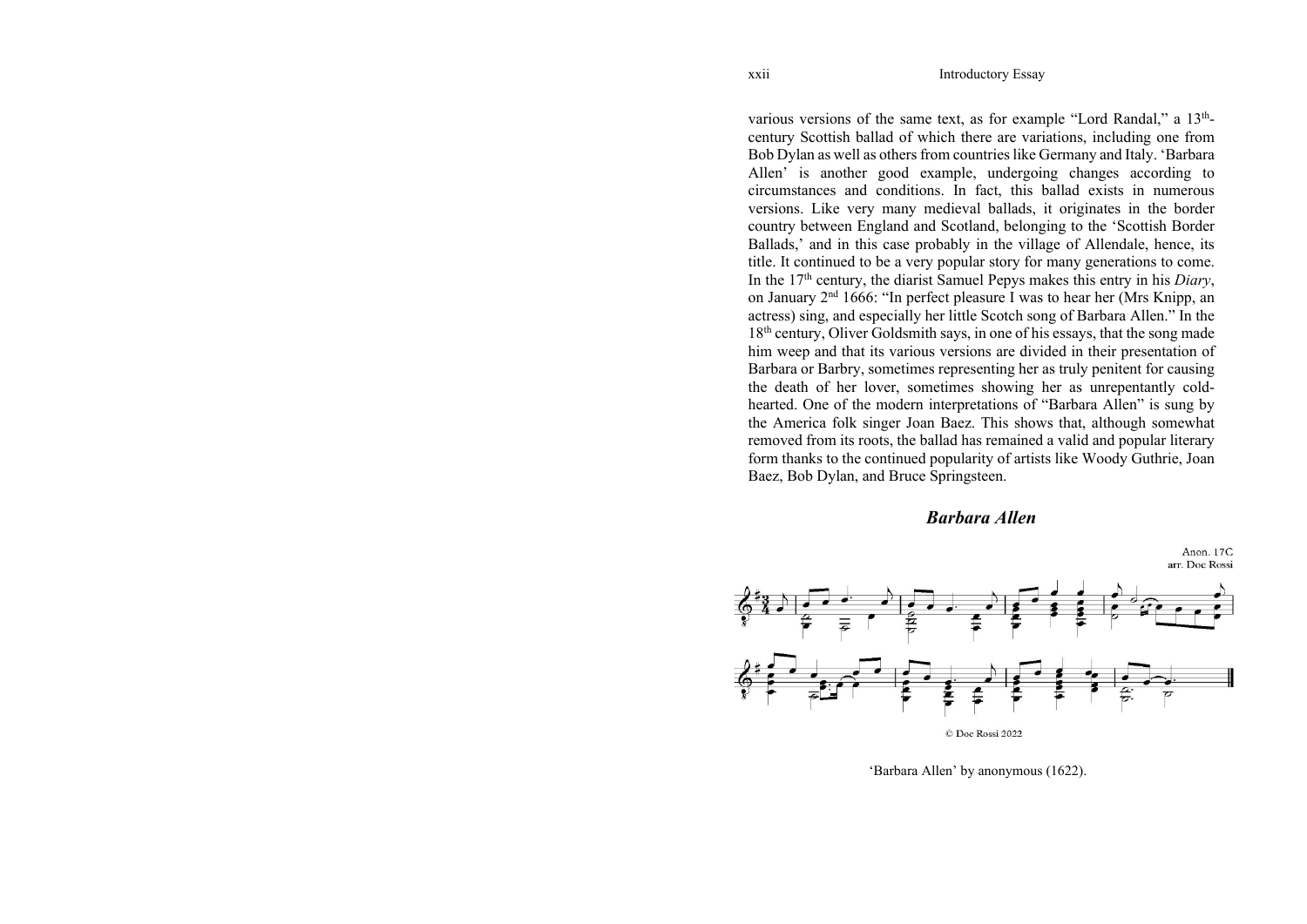#### **Boccaccio and Chaucer**

The close relationship between music and poetical narrative in the  $14<sup>th</sup>$ century is strongly marked by two of the greatest authors of their time, the Italian Giovanni Boccaccio (1313-1375) and the English Geoffrey Chaucer (1343-1400). Music in *The Decameron* (1348-1353) offers us a precious source of information about the musical instruments of the time, dances, secular songs and religious hymns. In the Preface to *The Decameron*, Boccaccio stresses the important role that music plays in his era, saying: "And I shall also include some songs, which these seven ladies sang for their mutual agreements." The words of the songs they sang set the appropriate atmosphere for the stories day by day, varying from cheerful to sad. Music in Boccaccio's view is a symbol of harmonious friendship in the *brigata*, the ten people who, having self-confined themselves in a villa outside Florence to escape from a devastating plague that was spreading all over Europe, to pass the time pleasantly sing, play, and dance to popular tunes, which Boccaccio mentions through his narration. Music is part and parcel of *The Decameron* since it represents a most important aspect of daily life, though perhaps is not so present as in Dante or Petrarca. Indeed, only Fiammetta and Dioneo can play a musical instrument, the vielle (fiddle) and lute respectively on which they accompany the singing and dancing of the whole group in addition to various other pieces they practice on their own. Both of them have a sensual association to music, with Fiammetta singing more romantic songs and Dioneo those that we could define even as "sexy." In brief, they represent sex and love of the group.

In the following centuries, various madrigalists were inspired by Boccaccio*.* The Flemish Jacques Arcadelt (1507-1568) wrote many books of songs and madrigals combined with the texts of various poets, such as Petrarch, and also Boccaccio on whose prose romance *Elegy of Madonna Fiammetta* he based a famous madrigal. The French composer Philip Verdelot (1480c.–1552?), who spent many years in Italy, and is even considered the father of the Italian madrigal, deserves particular attention for his "O singular dolcezza del sangue bolognese" drawn from a passage in prose in *The Decameron.* 

Boccaccio and music have continued to represent a winning combination through the centuries to these days. The Italian author and film maker Pier Paolo Pasolini (1922-1975), on shooting the film *Il Decameron*, acknowledged how indebted he was to the inherent function that music has in Boccaccio's text, which naturally supports the narrative framework of his Neapolitan reinterpretation of the tales.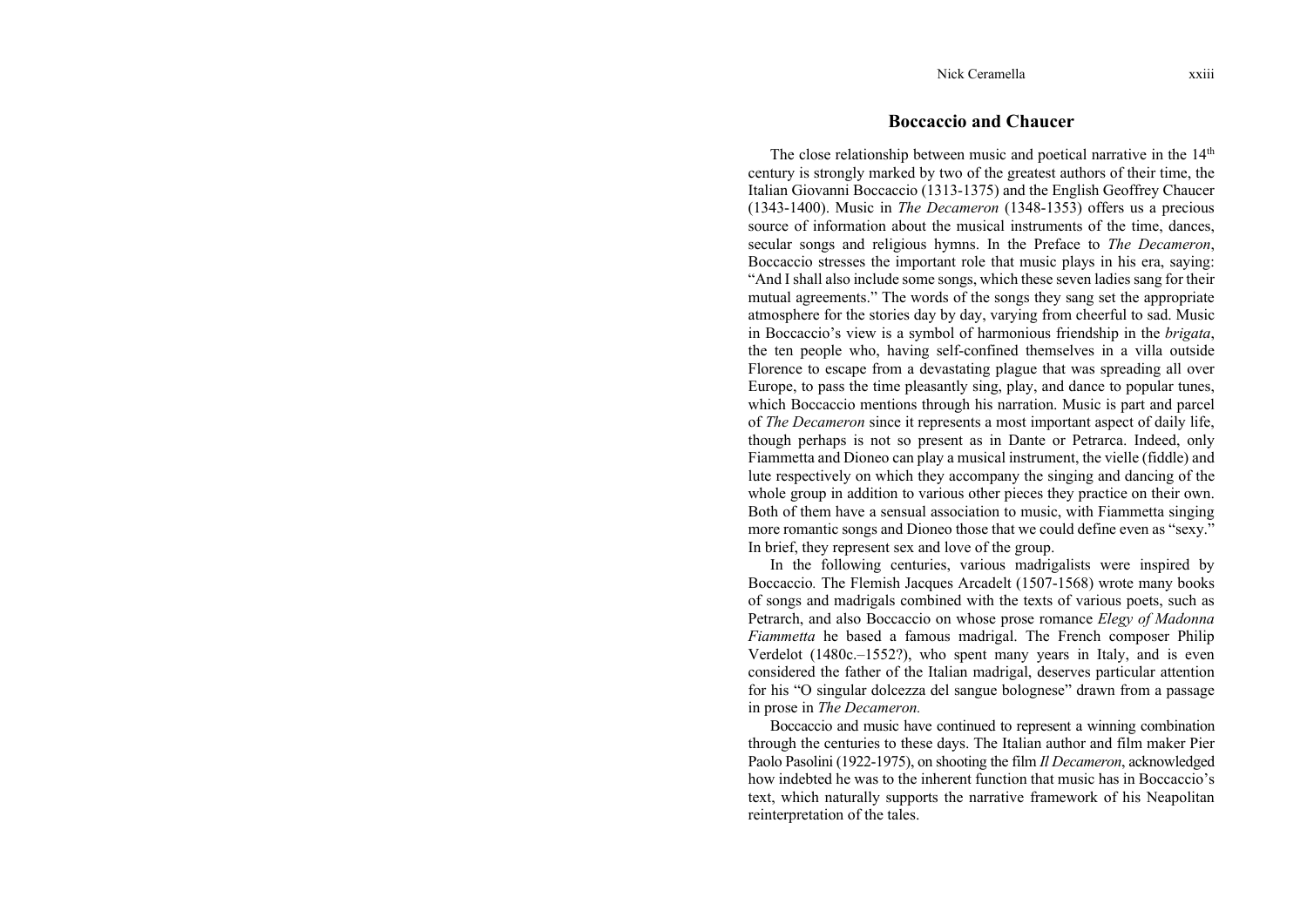Concerning Chaucer, the interest he had in the music of his time is evident in most of his writings which have become an important source of information, besides showing the influence that music had on his own poetry. From the beginning of his career, he resorted to music to create the appropriate narrative environment, but the musical references are still stylised and conventional, as for example in *The House of Fame* and *The Book of the Duchesse*, or in "The Knight's Tale," as well as elsewhere in *The Canterbury Tales*. From the earliest steps in his career, Chaucer used musical instruments as an integral part of the narrative environment, but not as a distinguishing aspect of the characters. Indeed, as Chaucer got to know the changing real world, be it court or the streets, he began to emphasize the inter-relationship between these environments and the many instruments that served symbolic social functions, as can be seen in "The Squire's Tale" in *The Canterbury Tales*, with characters like the Squire himself with his flute. Equally interesting is this passage from the "Miller's Tale" whose protagonist, Nicholas, an Oxford university student, shows not only particular lover's skills with his landlady, the miller's wife, but that he is a good musician, too:

And Nicholas had stroked her loins a bit And kissed her sweetly, he took down his harp And played away, a merry tune and sharp.

Everything is fine until another young man, Absalom, a parish clerk, who likes the same woman, enters the scene and seduces her with his outstanding ability as a dancer and fiddle player:

He used to dance in twenty different styles (After the current school at Oxford though, Casting his legs about him to and fro). He played a two-stringed fiddle, did it proud, And sang a high falsetto rather loud; And he was just as good on the guitar […]. (Chaucer, 1968, 108)

As we can see, unlike in his earlier period, in these passages Chaucer uses musical instruments to highlight their relationship to the characters in order to stress their social function. Incidentally, this demonstrates that even if musical notation was not widely used in England in the  $14<sup>th</sup>$  century, there was folk dance, war and love ballads as well church music in the form of hymns. In short, there was a widespread and popular musical culture where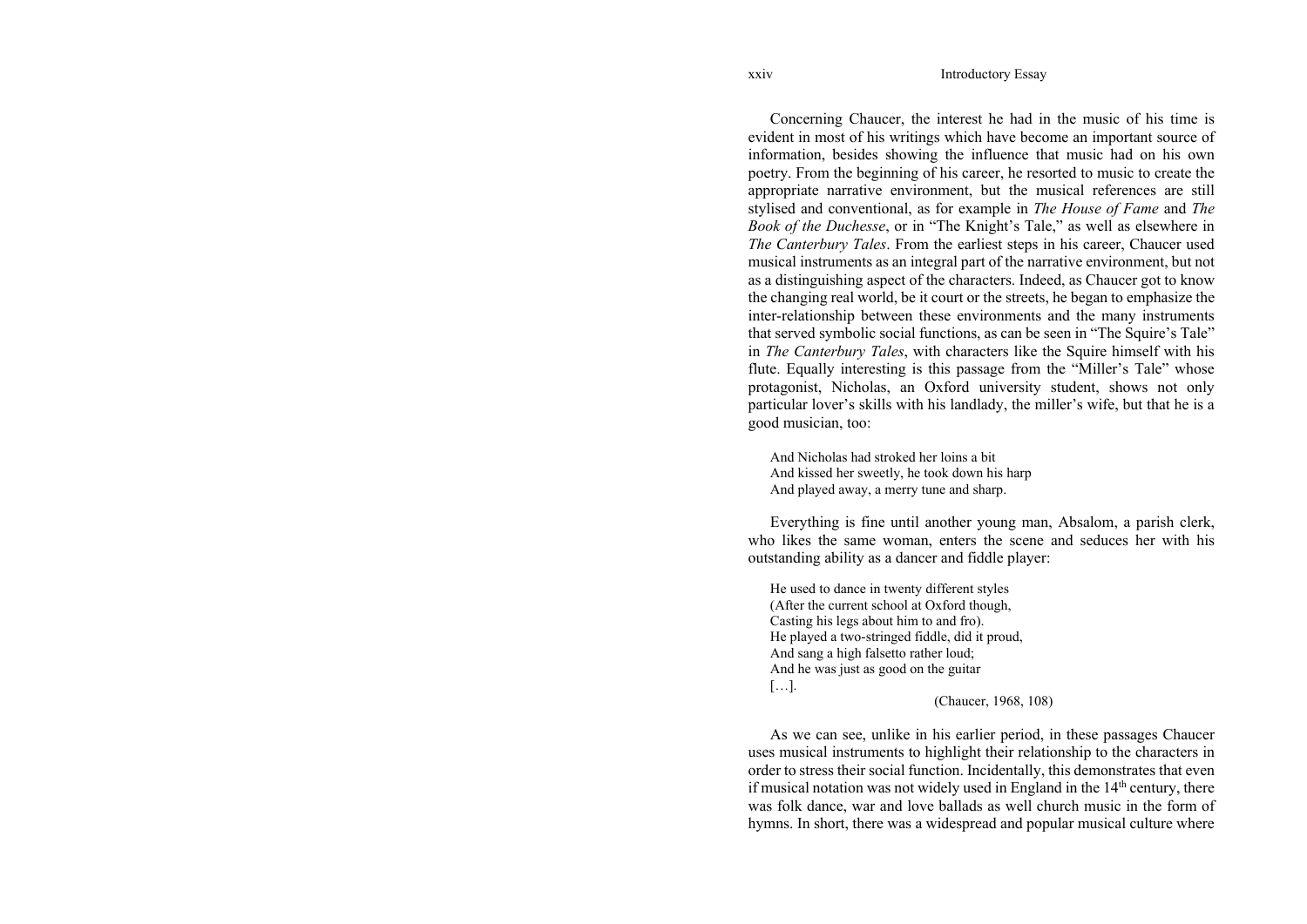music was no longer conventional, but a mirror of the times of which Chaucer was a great interpreter.

#### **Renaissance: XIV-XVI Centuries**

When the Medieval period came to its end around 1400, the Renaissance period began and lasted until about 1600, with the beginning of the Baroque age. Music historians agree to divide this long span of time into three periods. Early (1400-1470), Middle 1470-1530), and Late (1530-1600).

In the *Early Period*, musicians were obviously influenced by the late Medieval style, as is the case with John Dunstaple (c.1390-1453), one of the most famous English composers of the time. Owing to the fact that many copies of his works have been found in Italian and German manuscripts, historians have thought that his influence spread from England into Europe, especially in creating the very original new style of the Burgundian School (a group of composers particularly active in France). Dunstaple developed a most influential art known as "la contenance angloise" ("the English countenance"), a term used by the French poet Martine le Franc (1410-1461) in his *Le Champion de Dames*, characterised by the use of "triadic harmony" (three-note chords). Only fifty compositions that are attributed to him are extant, including some masses in which he uses a single melody (*cantus firmus*) instead of Medieval polyphony. There are hardly any songs in English that are considered his. On the contrary, although European musicians continued to write religious music, non-religious works were composed by the German musician Oswald von Wolkenstein (c. 1376- 1445), the Dutch Gilles Binchois (c.1400-1460), who composed secular songs, mainly 'rondeaux' like the Franco-Flemish Guillaume Du Fay (c.1397-1474) with his many ballads and 'virelais', and other 'chansons.' On closing this early period, there are certain scores, anticipating today's art interaction, which are true visual artworks worthy of particular notice. Among them there are two by the French composer Baude Cordier (1380- 1440): 'Tout par compass,' an eternal canon, where he uses a circular staff shape, and 'Belle, bonne, sage,' a love song shaped like a heart and with some red notes (unfortunately will not be visible here in b/w) indicating a change of rhythm.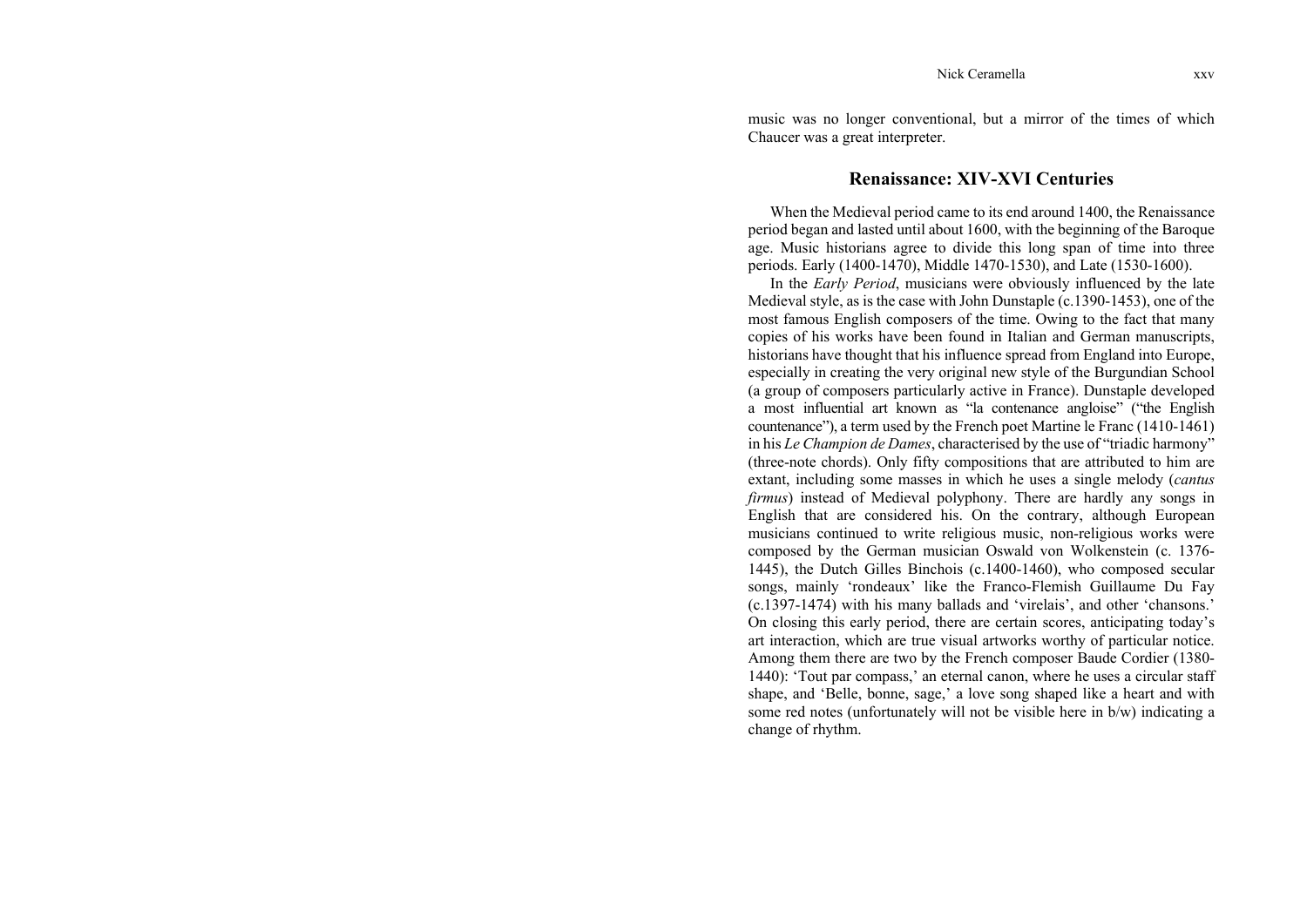

Fig. 1: Score of *Belle, bonne, sage* (XV C.) by Baude Cordier.

In the *Middle Period*, Frenchman Josquin des Prez (c.1450-1521) took a leading role as the best composer of the time. His fame is anchored to his highly virtuosic technique and his universally acknowledged mastery of expression, which was imitated up to the baroque era. Even Martin Luther and Baldassare Castiglione praised him both as a composer of religious polyphonic music, masses on popular songs, and completely secular music such as motets and "chansons."

Concerning the place of music generally, one of the leading political figures of the Renaissance humanist movement, Thomas More (1473-1535),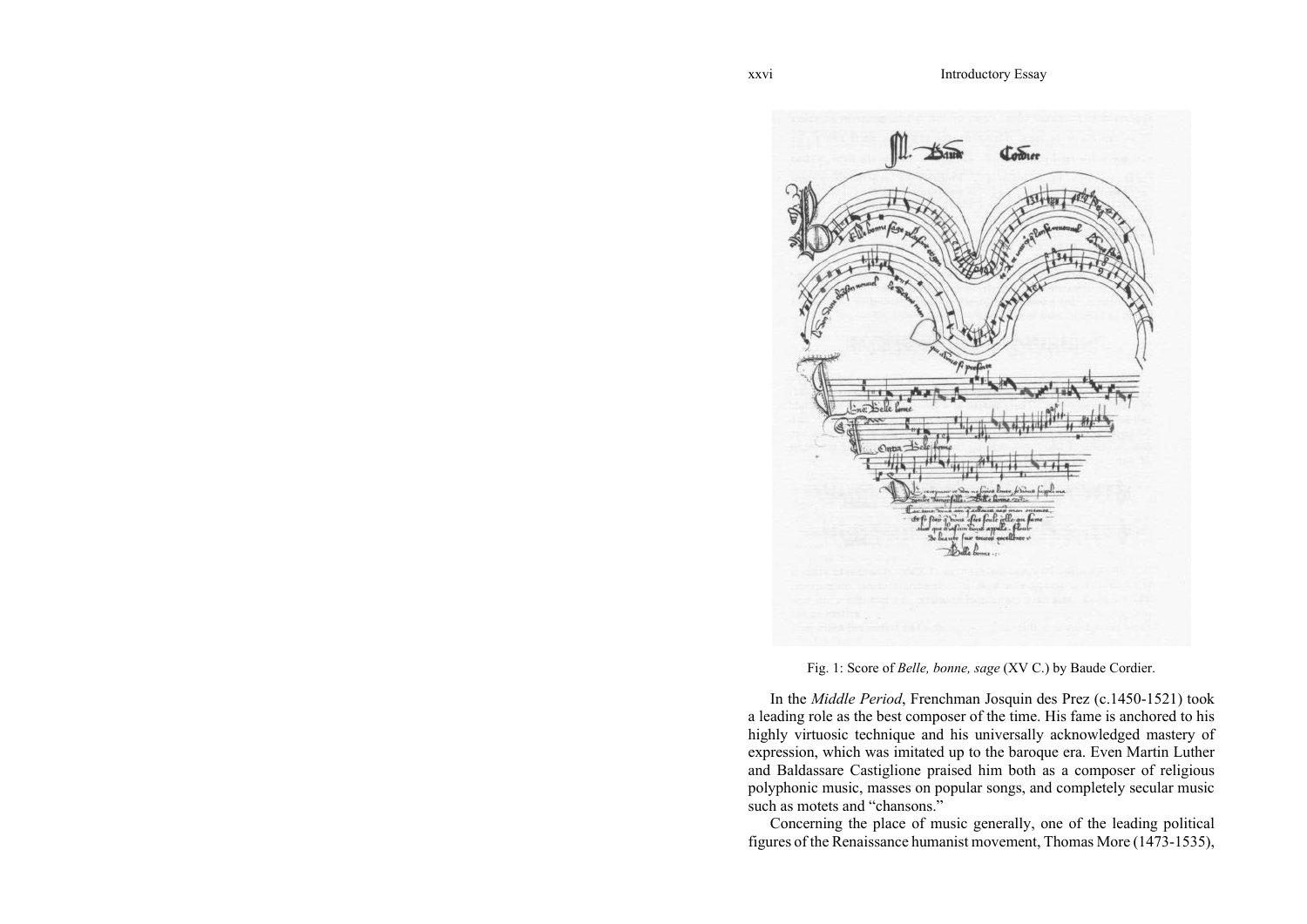#### Nick Ceramella xxvii

who served under Henry VIII as Lord High Chancellor of England, envisaged in his famous *Utopia* (1515) a fantastic state on an imaginary island where he describes three different sorts of bodily 'pleasures' related to senses and health, and stresses that in between

Real pleasures they [the Utopians] divide into two categories, mental and physical. […] However, there are also pleasures which satisfy no organic need, and relieve no previous discomfort. They merely act, in a mysterious but quite an unmistakable way, directly on our senses, and monopolize their reactions. Such is the pleasure of music." (More, 1978, Book II, 96)

It may be surprising, but Niccoló Machiavelli (1469-1527), whose claim to fame are his political theories, had an interest in music filtered through poetry. Amongst his verses, all composed between 1524-25, of particular notice are the "intermedi" – which he himself called "canzoni" or "canzonette" – and, as we will see below, are widely considered the precursors of melodrama. He wrote nine of them for his two comedies *Clizia* and *Mandragola*, (e. g. 'Quanto sia lieto il giorno' and 'Amore'). Machiavelli was aware that he had entered an area that was new to him, yet he managed to innovate the role played by the *intermedi* by using them as an integral part of the dramatic action. Among his best poems are 'S'alla mia immensa voglia' and 'Amor, io sento l'alma,' written for Barbara Salvati, the Florentine lady described by Giorgio Vasari in his life of Domenico Puligo. His intention was that, once they were set to music, they were to be sung by Salvati herself with other singers.

In the *Late Period* of the Renaissance (1530-1600), des Prez represents a link to Italian musicians, while choirs became very popular thanks to the School of Venice which developed at the local Basilique of Saint Mark and spread all over Europe. France continued to play a leading role thanks to the foundation of the *Académie de poésie et de musique* in 1574, in the very year when King Charles IX of France died. His mother Catherine de' Medici had certainly influenced him to give his full support, though the mastermind behind the initiative was the poet Jean-Antoine de Baïf, together with the musician Joachim Thibault de Courville. We need to underline that those two artists followed the Neo-Platonic ideals aiming at the revival of Greek and Roman poetry and music, which linked morality and order as the principles to be applied to the construction of a harmonius society. At the same time, the school of Rome, very close to the Vatican, gave an impressive contribution too, thanks to Giovanni Pierluigi da Palestrina (1525-1594), who was the best and most prolific composer of church music and motets of the time. He was also known for combining the needs of the Catholic Church with the most popular music styles during the Catholic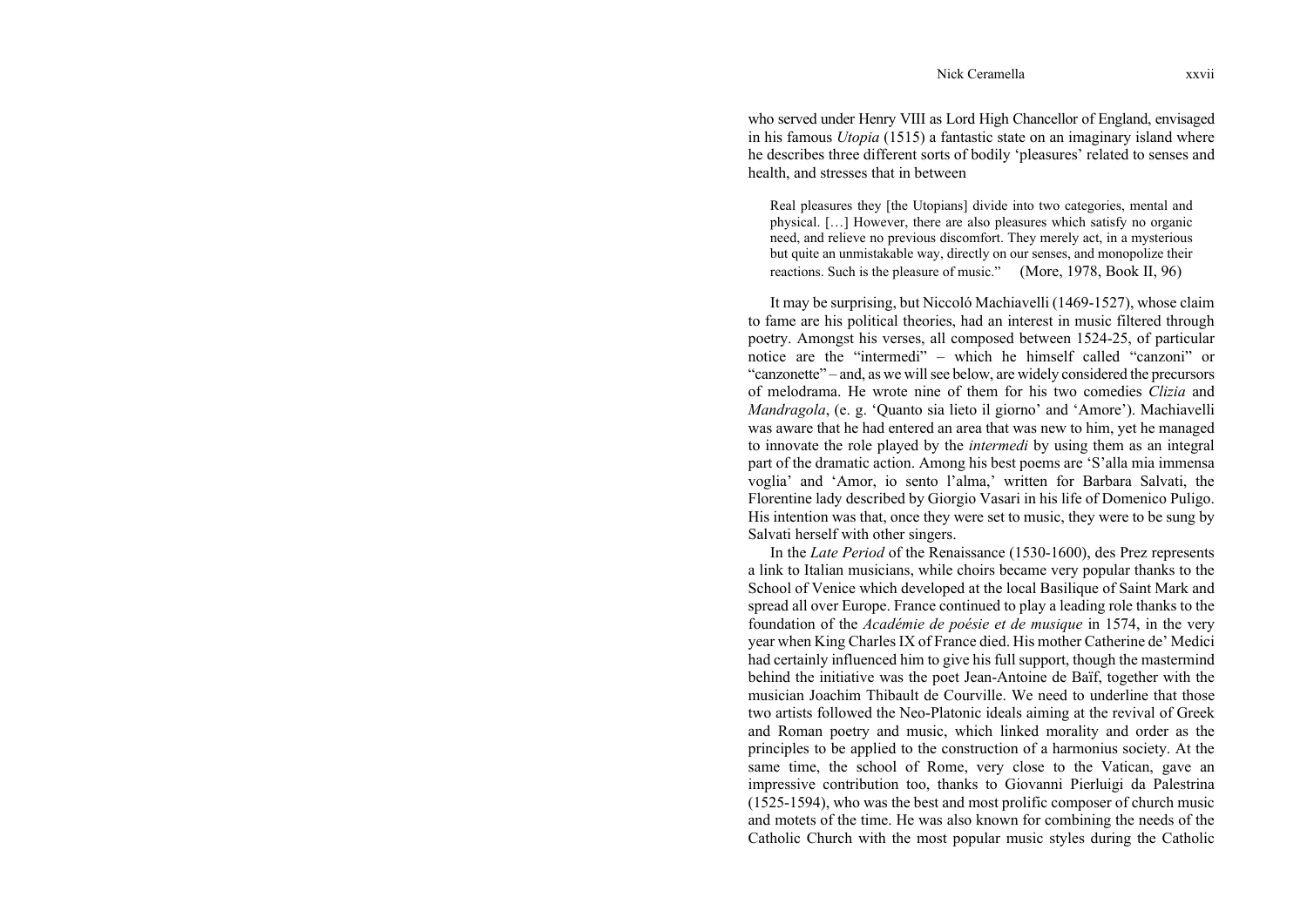Reformation as a response to the Protestant Reformation. His ideas were welcome all over Europe, where his counterparts were the Flemish Orland de Lassus (1532-1594), and the Englishman William Byrd (1540-1623), who were particularly popular in the second half of the  $16<sup>th</sup>$  century. There was a lot of competition to hire them in churches and courts. Italy became the most attractive pole for their services as composers, teachers, and performers. There was a free exchange of techniques between sacred and secular music that allowed musicians to get deeply into the texts they were to put to music, which became a way to express personal feelings more freely. Worth mentioning is the English Madrigal School, which flourished between 1588 and 1627 and used direct translations of the leading Italian models. A case in point are the extremely expressive madrigals of Gesualdo da Venosa (1566-1613) which, besides setting an unsurpassable example on the Continent, represent an impeccable combination of poetry and music, expressed at its utmost level of interweaving thanks to the polyphonic structure of the madrigal. Thus, secular music like the German "Lied," the French "chanson," and the Italian "frottola" became independent of churches. Then, towards the end of the  $16<sup>th</sup>$  century, an early form of opera as the "madrigal comedy," the "monody" and the "intermedi" began to be heard.

In the meantime, the love for music and poetry of Henry VIII and his daughter, Queen Elizabeth, favoured the rise of some outstanding poets like Thomas Wyatt, Edward Spenser, Christopher Marlowe, and Sir Philip Sidney. Their lyrics appeared in various publications set to music, and although none of them composed music, we can say that they intended their poems for singing. In *The Defense of Poesy* (1595), Sidney (1554-86) writes: 'our Poet…cometh to you with words set in delightful proportion, either accompanied with, or prepared for, the well enchanting skill of Music' (Sidney, 2002, 7). When he was only nineteen, he spent two years studying in Venice and Padua where he came into direct contact with the new Italian movements in music and poetry. He wrote from Venice that he was studying 'certain musical subjects.' On 22 May 1580, in one of the rare references to his own work, he wrote to his friend, Edward Denny, stressing the importance of musical settings for his poetry: "remember with your good voyce, to singe my songes for they will one well become another" (Osborne, 1972, 540). Sidney followed a trend of the time, consisting of using poems to be adapted to existing melodies, or using the tunes to give the meter of the poem to be read. His claim to fame is a love sonnet sequence *Astrophel and Stella* dedicated to his illicit love for Penelope Devereux, who married Lord Rich in 1581, thus recalling Petrarch's unrequited love for Laura. The first line of '*In a grove most rich of shade*' puns upon her new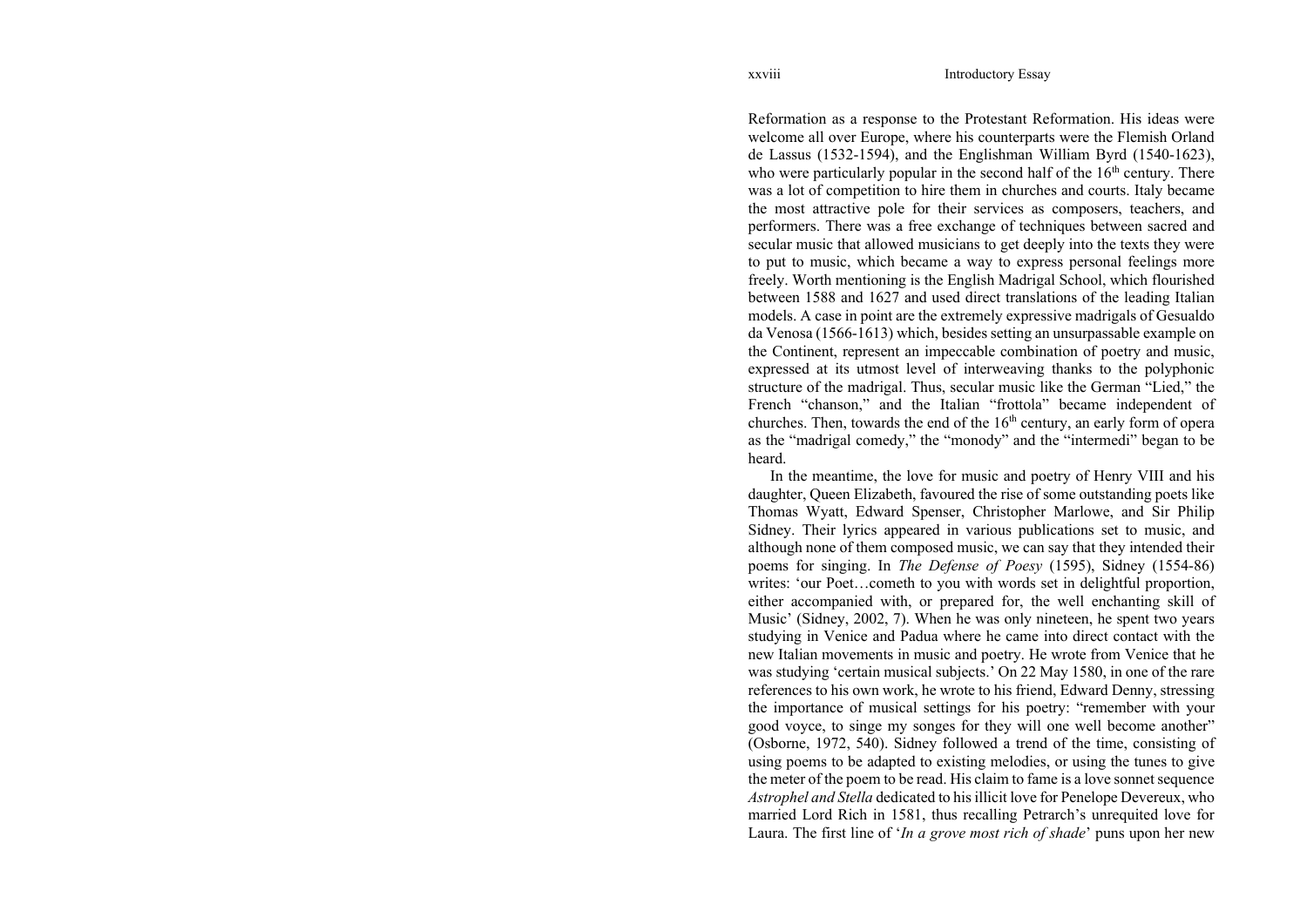#### Nick Ceramella xxix

name, Penelope Rich. This is set to the melody of a French aria by Guillaume Tessier, which appeared in a book dedicated to Queen Elizabeth in 1582. This is one of three *Astrophel and Stella* sonnet settings that Robert Dowland, the son of the famous lutenist John, included in his *A Musical Banquet* of 1610, which was dedicated to his godfather, Sir Robert Sidney, Philip's brother.

Another outstanding poet is **John Donne** (1572-1631) who composed mainly for the 'happy few.' Among his major poems that were put to music there is, 'Come live with me, and be my love,' which is a parody of Christopher Marlowe's pastoral ballad *The Passionate Shepherd to his Love* and Sir Walter Raleigh's *The Nymph Reply*. This is one of the few poems from Donne's *Songs and Sonnets* to be published during his lifetime, and specifically as a song. Another important theme of his poetry is religion. When he was Dean of St. Paul's Cathedral in London, he wrote *A hymne to God the Father* whose setting to music was most likely commissioned by John Hilton. His biographer Izaak Walton (1593-1683) reported that Donne wanted it "to be set to a most grave and solemn Tune, and to be often sung to the Organ by the Choristers of St. Paul's Church, in his own hearing; [...]" He occasionally said to a friend, "The words of this Hymn have restored to me the same thoughts of joy that possest my soul in my sickness when I composed it. And, O the power of Church-musick!"'

#### **William Shakespeare**

In the Elizabethan and Jacobean theatres, between the second half of the  $16<sup>th</sup>$  century and the beginning of the  $17<sup>th</sup>$ , music played a much more important role than the bare literary texts can show. This explains why the majority of people tend to overlook the songs and music references on reading a play. Yet playwrights considered them as vital and integral parts of their works. Indeed, to attract larger audiences they often used lyrical poems of already existing famous ballads that were sometimes especially set to music. A good example of this is the Welsh song, "I framed to the *harp* / many an English *ditty* lovely well." (*Henry IV,* Part I, Act 3, sc. 1), or the four songs present in *Volpone* (1605-06) by Ben Jonson (1532-1637), including the popular 'Come, my Celia', an adaptation from the Roman poet Catullus. It is thanks to that practice that many original songs have reached us. However, people in general were not so familiar with the equally good and abundant productions of contemporary music by such eminent composers as Shakespeare's friend Thomas Morley (1557-1602), an expert in making poems into madrigals who also composed the music for the Great Bard's *As You Like It* (1600).